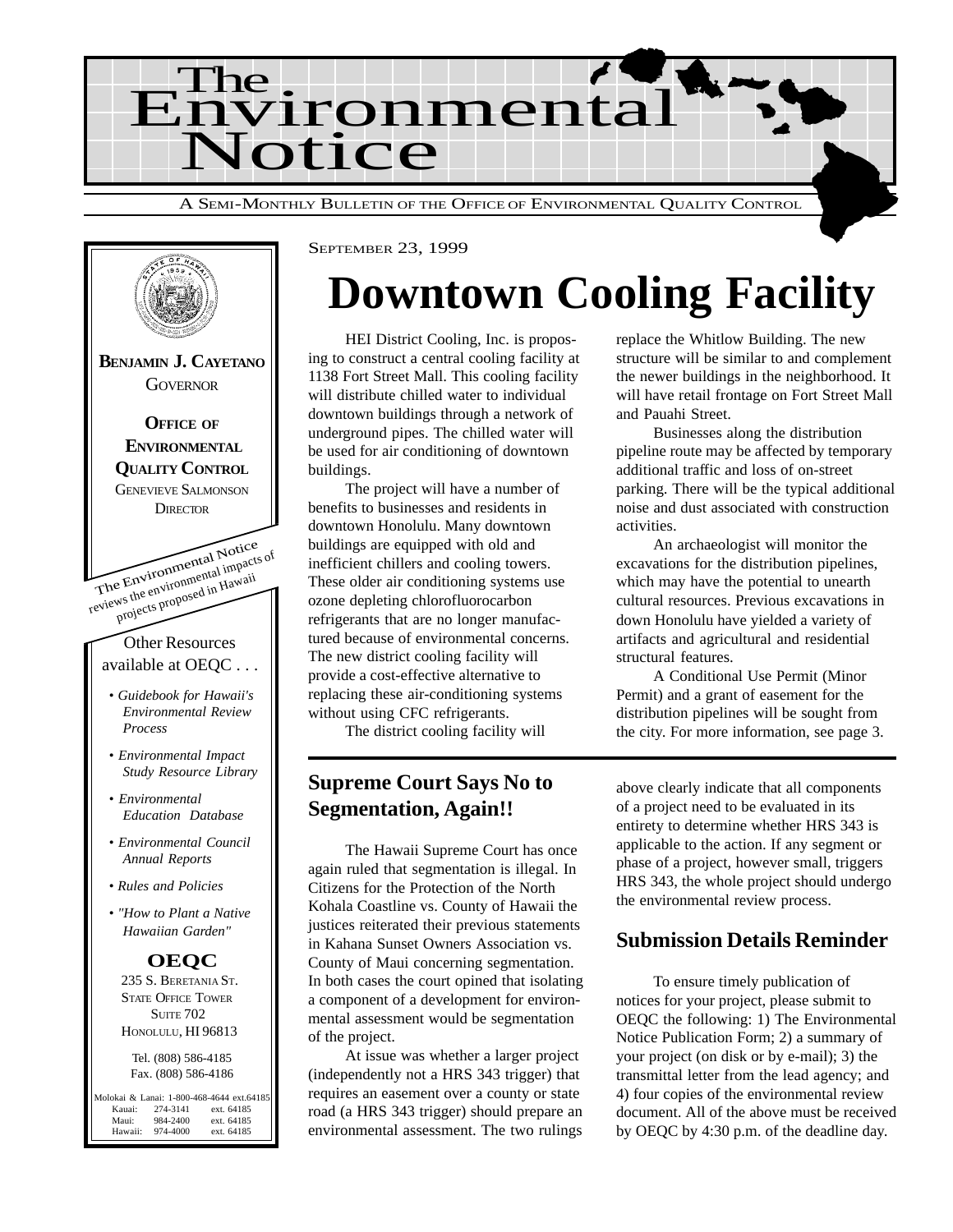# Table of Contents

#### SEPTEMBER 23, 1999

### **1** Oahu Notices

#### **Draft Environmental Assessments**

| (1) Downtown District Cooling Facility & Distribution System  3   |   |
|-------------------------------------------------------------------|---|
| (2) Punchbowl Street Widening Project, Vineyard Boulevard         |   |
|                                                                   |   |
| (3) Salt Lake Boulevard Widening, Phase 2 - Bougainville Drive to |   |
|                                                                   |   |
| Final Environmental Assessments (FONSI)                           |   |
| (4) Hawaiian Cement Terminal at Kalaeloa/Barbers Point Harbor  5  |   |
|                                                                   |   |
| Supplemental EIS Not Required                                     |   |
| Waipio Peninsula Soccer Park Conceptual Master Plan  6            |   |
| Previously Published Projects Pending Public Comments             |   |
| Draft Environmental Assessments                                   | ี |

### 3 **Maui Notices**

### **Draft Environmental Assessments** [\(1\) Kanoa Well Nos. 1 and 2 ...............................................................7](#page-7-0) [\(2\) Kihei School Off-Site Drainage ......................................................8](#page-8-0)

#### **Final Environmental Assessments (FONSI)**

| (4) Hamakuapoko Wells No. 1 & 2 Drought Emergency Installations  9 |
|--------------------------------------------------------------------|
| (5) Honoapiilani Highway Widening, Maalaea Road to                 |
|                                                                    |
|                                                                    |

#### **Previously Published Projects Pending Public Comments** [Draft Environmental Assessments .................................................... 10](#page-10-0)

### 4 **[Lanai Notices](#page-10-0)**

| <b>Final Environmental Assessments (FONSI)</b> |  |
|------------------------------------------------|--|
|                                                |  |

### 6 **[Hawaii Notices](#page-11-0)**

| <b>Draft Environmental Assessments</b><br>(1) Kaumana Drive Pipeline Replacement, Phase II  11 |
|------------------------------------------------------------------------------------------------|
| <b>Final Environmental Assessments/</b><br><b>Findings of No Significant Impacts (FONSI)</b>   |
| <b>Final Environmental Impact Statements</b>                                                   |

### [\(4\) Mamalahoa Highway Bypass Road](#page-13-0) .............................................. 13

#### **Previously Published Projects Pending Public Comments**

### 7 **Kauai Notices**

#### **Draft Environmental Assessments**

|--|--|

### A **[National Environmental Policy Act](#page-16-0)**

|--|--|--|

### \* **Land Use Commission Notices**

|--|--|

### s **[Shoreline Notices](#page-17-0)**

### ^ **[Coastal Zone News](#page-19-0)**

| (2) Southern Cross Cable Network Submarine Fiber Optic Cable |  |
|--------------------------------------------------------------|--|
|                                                              |  |
| (3) New and Modified Nationwide Permits, State of Hawaii  19 |  |

### S **Federal Notices**

| Honolulu Public Hearing on EIS for Surveillance Towed Array Sensor |
|--------------------------------------------------------------------|
| System, Low Frequency Active (SURTASS LFA) Sonar  20               |
| New Federal Comment Deadline for Saddle Road Improvements FEIS.    |
| between Mamalahoa Highway (HI-190) and Milepost 6 near Hilo  20    |
|                                                                    |
|                                                                    |
|                                                                    |
| Rules On Compatibility of Uses in National Wildlife Refuges  21    |

#### **Announcements**

| Notice of Public Scoping Meeting for the 2001 CO2 Ocean |  |
|---------------------------------------------------------|--|
|                                                         |  |
|                                                         |  |
|                                                         |  |



*OEQC intends to make the information in this bulletin accessible to everyone. Individuals that require this material in a different format (such as large type or braille), should contact our office for assistance.*

**The Environmental Notice Office of Environmental Quality Control Page 2**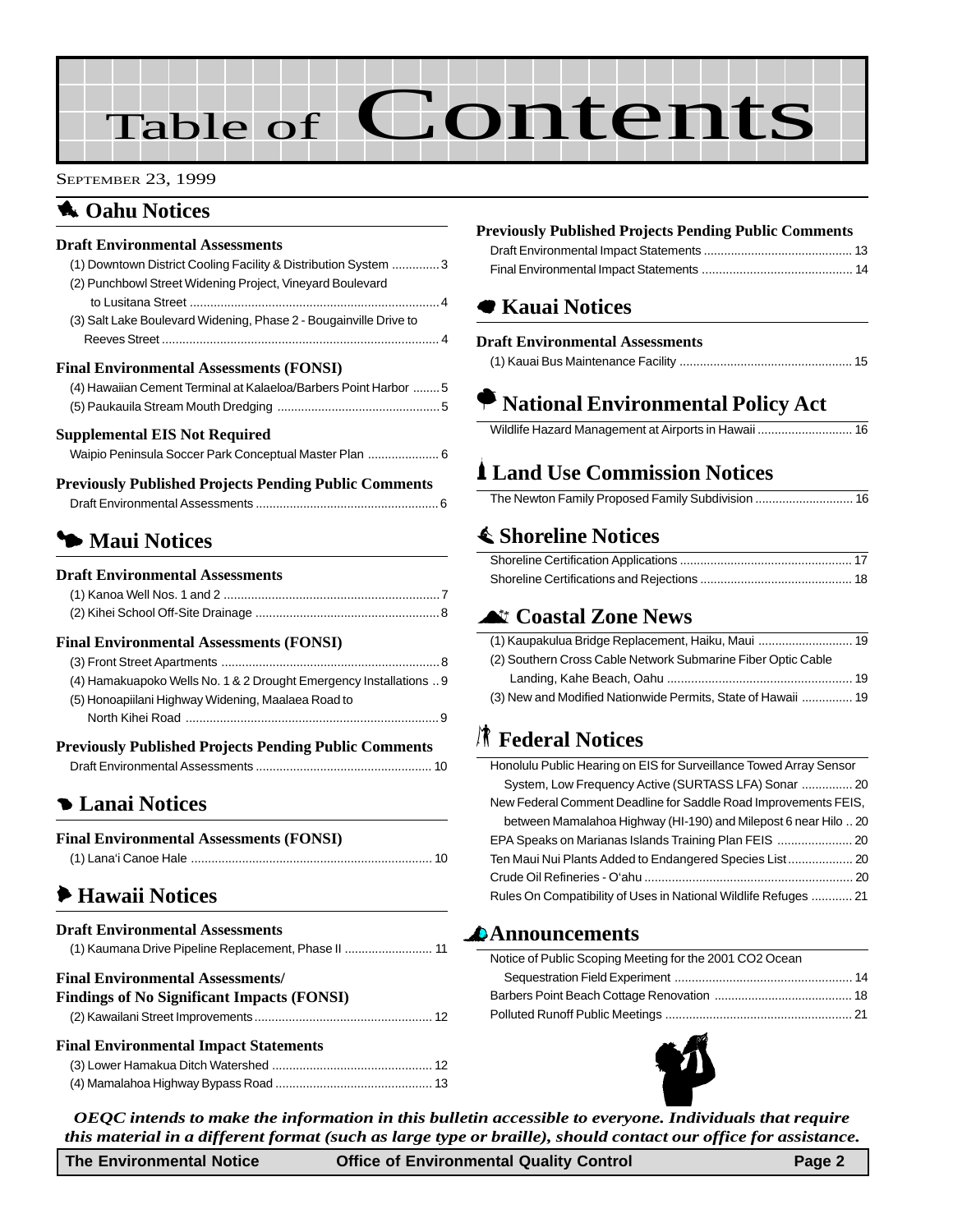### SEPTEMBER 23, 1999 **Oahu Notices Draft Environmental Assessments** 1 **(1) Downtown District Cooling Facility & Distribution System District**: Honolulu **TMK**: 2-1-03:09 **Applicant**: HEI District Cooling, Inc. P.O. Box 2750 Honolulu, Hawaii 96840-0001 Contact: George St. John (599-7888) **Approving Agency/Accepting Authority**: City and County of Honolulu Department of Facility Maintenance 650 South King Street Honolulu, Hawaii 96813 Contact: Laverne Higa (527-6246) The project will have a number of benefits to businesses **2 3 5**  $4$   $3$   $4$   $4$   $1$

and residents in downtown Honolulu. Many of downtown buildings are equipped with old, inefficient chillers and cooling towers. These older air conditioning systems use ozone depleting chlorofluorocarbon (CFC) refrigerants that are no longer manufactured because of environmental concerns. The new district cooling plant will provide a costeffective alternative to replacing these air-conditioning systems without using CFC refrigerants.

In addition to elimination of CFC refrigerants, the district cooling system will be more energy efficient than existing systems. An ice storage system will be incorporated into the design that will reduce peak energy demand. The system will make ice during-non-peak periods and reduce peak demand for electricity. The shifting of electrical load will defer the need for future generating units, and associated rate increases.

The district cooling facility will replace the Whitlow Building. The new, modern structure will be similar to and complement the newer buildings in the neighborhood. It will have retail frontage on Fort Street Maill and Pauahi Street, reinforcing the pedestrian-friendly atmosphere of the neighborhood.

A Conditional Use Permit (Minor Permit) and a grant of easement for the distribution pipelines will be sought from the city.

| I VIK :                           | 2-1-03:09                                   |
|-----------------------------------|---------------------------------------------|
| Applicant:                        | HEI District Cooling, Inc.                  |
|                                   | P.O. Box 2750                               |
|                                   | Honolulu, Hawaii 96840-0001                 |
|                                   | Contact: George St. John (599-7888)         |
| <b>Approving Agency/Accepting</b> |                                             |
| <b>Authority:</b>                 | City and County of Honolulu                 |
|                                   | Department of Facility Maintenance          |
|                                   | 650 South King Street                       |
|                                   | Honolulu, Hawaii 96813                      |
|                                   | Contact: Laverne Higa (527-6246)            |
| <b>Consultant:</b>                | Dames & Moore                               |
|                                   | 615 Piikoi Street                           |
|                                   | Honolulu, Hawaii 96814                      |
|                                   | Contact: Faith Caplan (593-1197 x 38)       |
| <b>Public Comment</b>             |                                             |
| <b>Deadline:</b>                  | October 25, 1999                            |
| Status:                           | DEA First Notice pending public comment.    |
|                                   | Address comments to the applicant with      |
|                                   | copies to the approving agency or accepting |
|                                   | authority, the consultant and OEQC.         |
| <b>Permits</b>                    | CUP1; building; excavation of Public-       |
| Required:                         | Right-of-Way; Street Use; Construction      |
|                                   | Dewatering; Noise                           |

HEI District Cooling, Inc., a subsidiary of Hawaiian Electric Industries, Inc. proposes to construct an advanced district cooling system, which will distribute chilled water from a central facility (to be located at 1138 Fort Street Mall) to individual downtown buildings through a network of underground pipes. This chilled water will be used for air conditioning of downtown buildings. Buildings using this chilled water will no longer need to maintain their own chillers and cooling towers.

The central facility will produce ice during nighttime hours when electricity demand and costs are relatively low. The ice will be used to supplement the production of chilled water for circulation through the system of distribution pipelines.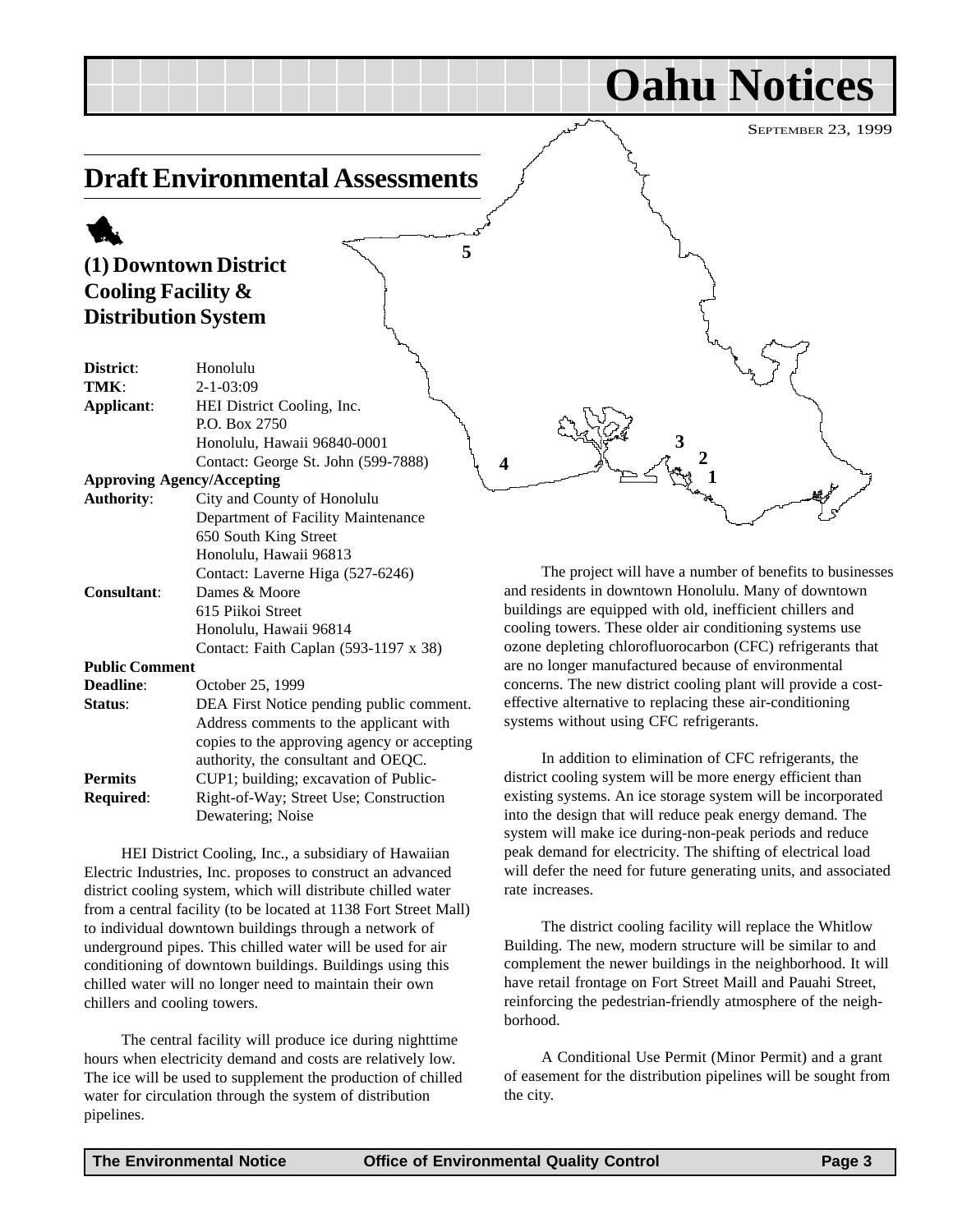# **Oahu Notices**

SEPTEMBER 23, 1999



### **(2) Punchbowl Street Widening Project, Vineyard Boulevard to Lusitana Street**

| District:             | Honolulu                                  |
|-----------------------|-------------------------------------------|
| TMK:                  | 2-1-22:01, 11, 12, 13, 14, 15             |
| Applicant:            | City and County of Honolulu               |
|                       | Department of Design and Construction     |
|                       | 650 South King Street                     |
|                       | Honolulu, Hawaii 96813                    |
|                       | Contact: Gregory Hee (527-6977)           |
|                       | <b>Approving Agency/Accepting</b>         |
| <b>Authority:</b>     | Same as above.                            |
| Consultant:           | Parsons Brinckerhoff Quade & Douglas Inc. |
|                       | 1001 Bishop Street                        |
|                       | Pacific Tower, Suite 3000                 |
|                       | Honolulu, Hawaii 96813                    |
|                       | Contact: Darin Chinen (531-7094)          |
| <b>Public Comment</b> |                                           |
| <b>Deadline:</b>      | October 25, 1999                          |
| Status:               | DEA First Notice pending public comment.  |
|                       | Address comments to the applicant with    |

|                  | Address comments to the applicant with |
|------------------|----------------------------------------|
|                  | copies to the consultant and OEQC.     |
| Permits          | Punchbowl Special Design District,     |
| <b>Required:</b> | Right-of-Entry, grading                |
|                  |                                        |

The City and County of Honolulu Department of Design and Construction (DDC) is proposing to provide an additional north (mauka) bound lane on Punchbowl Street from Vineyard Boulevard to Lusitana Street. This portion of Punchbowl Street currently has three lanes, two lanes south (makai) bound and one lane north (mauka) bound. After construction, this portion will have two south (makai) bound and two north (mauka) bound lanes.

The Punchbowl Street/Vineyard Boulevard intersection operates at Level of Service (LOS) F (worst traffic condition) in both AM and PM peak hours. The north (mauka) bound Punchbowl Street traffic experiences extremely long delays because demand substantially exceeds the capacity of the single through lane.

By widening this portion of Punchbowl Street, the City fulfills its objective of improving street utilization and circulation by reducing a traffic bottleneck at the Vineyard-Punchbowl intersection. This segment is one of several planned improvements along Punchbowl Street between Ala Moana Boulevard and Lusitana Street proposed by the City and County. A Chapter 343, HRS environmental assessment is required for Vineyard Boulevard to Lusitana Street segment because the widening of Punchbowl requires acquisition of additional right-of-way on the east (Diamond Head) side of the street. No dwelling units will be taken and no residents will be displaced.

Driveways to six lots that front Punchbowl Street will be reconstructed and structures on a seventh lot, purchased by the City, will be demolished and the cleared lot will be utilized for parking by residents of the affected properties.

With construction anticipated to begin in early 2000, the proposed project is expected to open for service in the summer of 2002. The estimated cost of the project is \$5 million (1999 dollars).



### **(3) Salt Lake Boulevard Widening, Phase 2 - Bougainville Drive to Reeves Street**

| District:                         | Honolulu                                    |
|-----------------------------------|---------------------------------------------|
| TMK:                              | $1 - 1 - 10 & 9 - 9 - 02$                   |
| Applicant:                        | City and County of Honolulu                 |
|                                   | Department of Design and Construction       |
|                                   | 650 South King Street                       |
|                                   | Honolulu, Hawaii 96813                      |
|                                   | Contact: Jeremy Lee (523-4672)              |
| <b>Approving Agency/Accepting</b> |                                             |
| <b>Authority:</b>                 | Same as above.                              |
| Consultant:                       | Akinaka & Associates, Ltd.                  |
|                                   | 250 North Beretania Street, Suite 300       |
|                                   | Honolulu, Hawaii 96813                      |
|                                   | Contact: Sheldon Yamasato (536-7721)        |
| <b>Public Comment</b>             |                                             |
| <b>Deadline:</b>                  | October 25, 1999                            |
| Status:                           | DEA First Notice pending public comment.    |
|                                   | Address comments to the applicant with      |
|                                   | copies to the consultant and OEQC.          |
| <b>Permits</b>                    | Noise, NPDES, Public Right-of-Way,          |
| Required:                         | dewatering, grading, discharge of effluent, |
|                                   | street usage                                |
|                                   |                                             |

The purpose of this EA is to re-evaluate the impacts identified in the Salt Lake Boulevard - Puuloa Road to Halawa Heights Road Extension final Environmental Impact Statement (fEIS) that was previously approved on February 4, 1977. The proposed project involves widening Salt Lake Boulevard from Bougainville Drive to Reeves Street from the existing two lane roadway to a multi-lane highway facility as follows: Bougainville Dr. to Lawehana St. - Six (6) traffic lanes, three (3) Honolulu - bound and three (3) Ewa - bound; Lawehana St. to Reeves - Four (4) traffic lanes, two (2)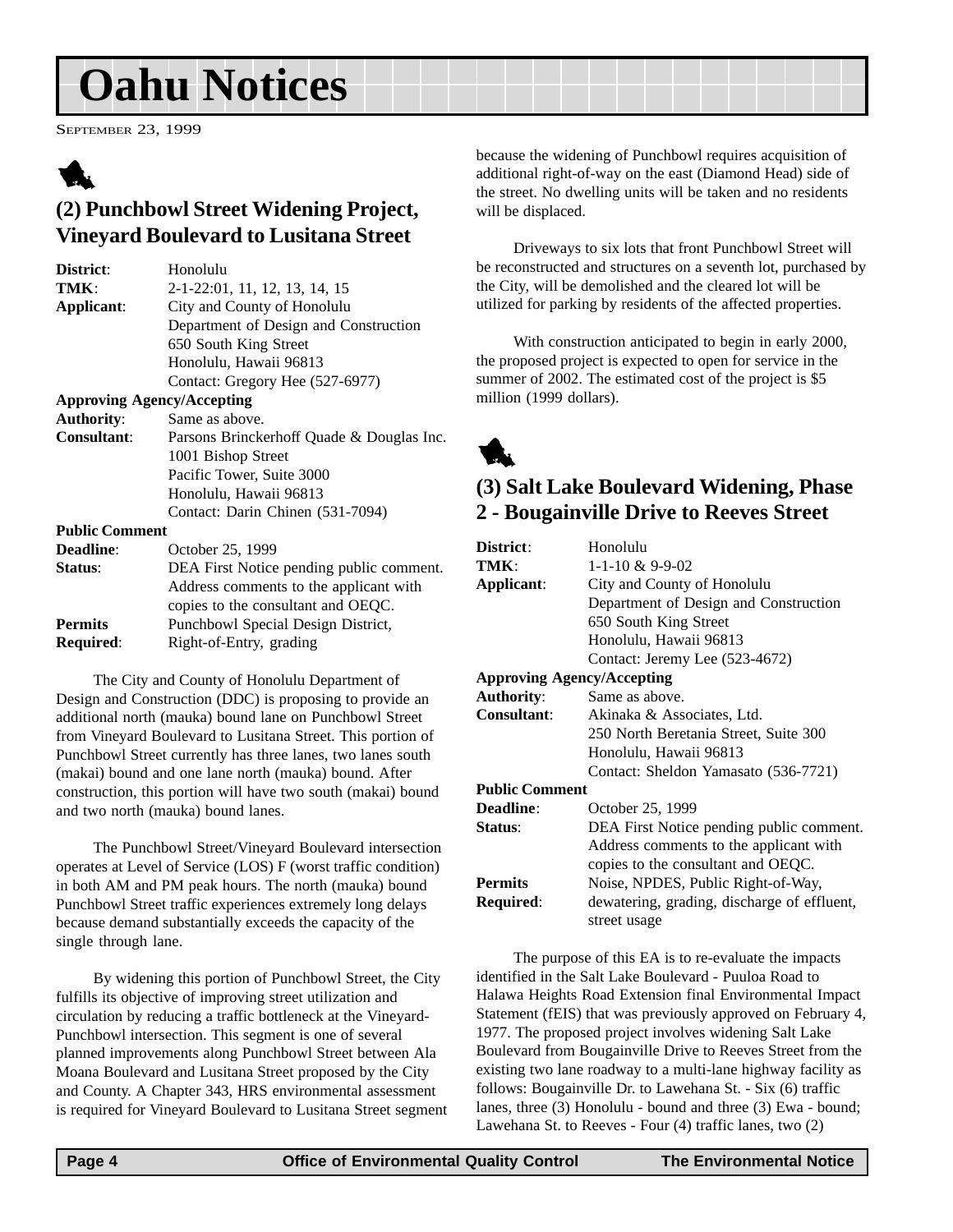<span id="page-4-0"></span>

Honolulu - bound and two (2) Ewa - bound. Roadway improvements for the proposed project also include on-street parking on the north side, median with exclusive left-turn lanes, roadway drainage system, street lighting system, traffic signal system, 8-foot wide concrete sidewalks on each side, and bike lanes. The proposed road improvements are needed since the present roadway facility is inadequate to serve the growing needs of the surrounding communities.

Although various alternatives were considered during the planning phase of the project, the alternative to widen Salt Lake Boulevard was deemed the most feasible. The possibility of widening the roadway without acquiring easements from the Navy was discussed as an option, but would result in adverse impacts to the Navy, City, and the community. Short-term impacts to air, noise, & traffic are expected during construction activities. In addition, the improved roadway is anticipated to increase traffic noise levels in the area for the long-term. As a result, noise mitigation measures will be implemented to sensitive receptor areas along the project route. In the long-term, the widened roadway would improve traffic flow and the aesthetic quality in the project area.

# **Final Environmental Assessments (FONSI)**



### **(4) Hawaiian Cement Terminal at Kalaeloa/Barbers Point Harbor**

| District:                         | Ewa                                        |
|-----------------------------------|--------------------------------------------|
| TMK:                              | $9 - 1 - 14:24$                            |
| Applicant:                        | <b>Hawaiian Cement</b>                     |
|                                   | 91-055 Kaomi Loop                          |
|                                   | Kapolei, Hawaii 96707                      |
|                                   | Contact: Dane Wurlitzer (673-4200)         |
| <b>Approving Agency/Accepting</b> |                                            |
| <b>Authority:</b>                 | Department of Transportation               |
|                                   | <b>Harbors Division</b>                    |
|                                   | 79 S. Nimitz Highway                       |
|                                   | Honolulu Hawaii 96813                      |
|                                   | Contact: Glenn Soma (587-2503)             |
| <b>Consultant:</b>                | Parsons Brinckerhoff Quade & Douglas, Inc. |
|                                   | Pacific Tower, Suite 3000                  |
|                                   | 1001 Bishop Street                         |
|                                   | Honolulu, Hawaii 96813                     |
|                                   | Contact: David Atkin (531-7094)            |
| <b>Public Challenge</b>           |                                            |
| <b>Deadline:</b>                  | October 25, 1999                           |

| Status:          |  |
|------------------|--|
| <b>Permits</b>   |  |
| <b>Required:</b> |  |

FEA/FONSI issued, project may proceed. **SMA** use, zoning height variance, noncover source for air emissions

Hawaiian Cement is proposing to construct and operate a cement import and transshipment terminal at Kalaeloa/ Barbers Point Harbor, Oahu, Hawaii. This facility will replace Hawaiian Cement's existing clinker grinding, storage, and distribution facility at Campbell Industrial Park. In addition, existing clinker and gypsum unloading activities at the harbor will no longer be conducted.

The terminal site will on be a leased parcel almost four acres in size set back approximately 400 feet from the future Pier P-7. The property is owned by the State of Hawaii Department of Transportation, Harbors Division (HDOT). The major structures and equipment of the terminal include: rail- or tire-mounted, travelling pneumatic ship unloader; two 30,000-ton-capacity storage domes; truck loadout station; barge loadout station; warehouse for cement bagging and palletizing; 5000 ton storage silo for blending operations; and an administrative office.

Although the harbor basin has recently been expanded by a section 600 feet by 1,100 feet, construction of the piers for this expanded section has not been initiated. Therefore, the travelling cement unloader will be initially stationed at the existing Pier P-6, but later moved to Pier P-7 when completed by HDOT.

The import vessels would range from 35,000 to 40,000 deadweight tons, and are projected to call about once per month and spend seven to eight days in port. Up to 50 loaded bulk cement trucks (30 to 35 average) will be dispatched from the terminal daily. Interisland cement barge operations will continue at Pier P-6 where Hawaiian Cement will continue to use the existing pneumatic loader and cement storage silo. Hawaiian Cement's barge, *Punapau*, will be loaded at the terminal about once a week, depending on market conditions. Bagging and palletizing of cement will be done as needed.



### **(5) Paukauila Stream Mouth Dredging**

| District:                         | Waialua                                  |
|-----------------------------------|------------------------------------------|
| TMK:                              | Portion of 6-6-14                        |
| Applicant:                        | Department of Land and Natural Resources |
|                                   | P.O. Box 621                             |
|                                   | Honolulu, Hawaii 96809                   |
|                                   | Contact: Hiram Young (587-0260)          |
| <b>Approving Agency/Accepting</b> |                                          |
| <b>Authority:</b>                 | Same as above.                           |
|                                   |                                          |

**The Environmental Notice Office of Environmental Quality Control Page 5**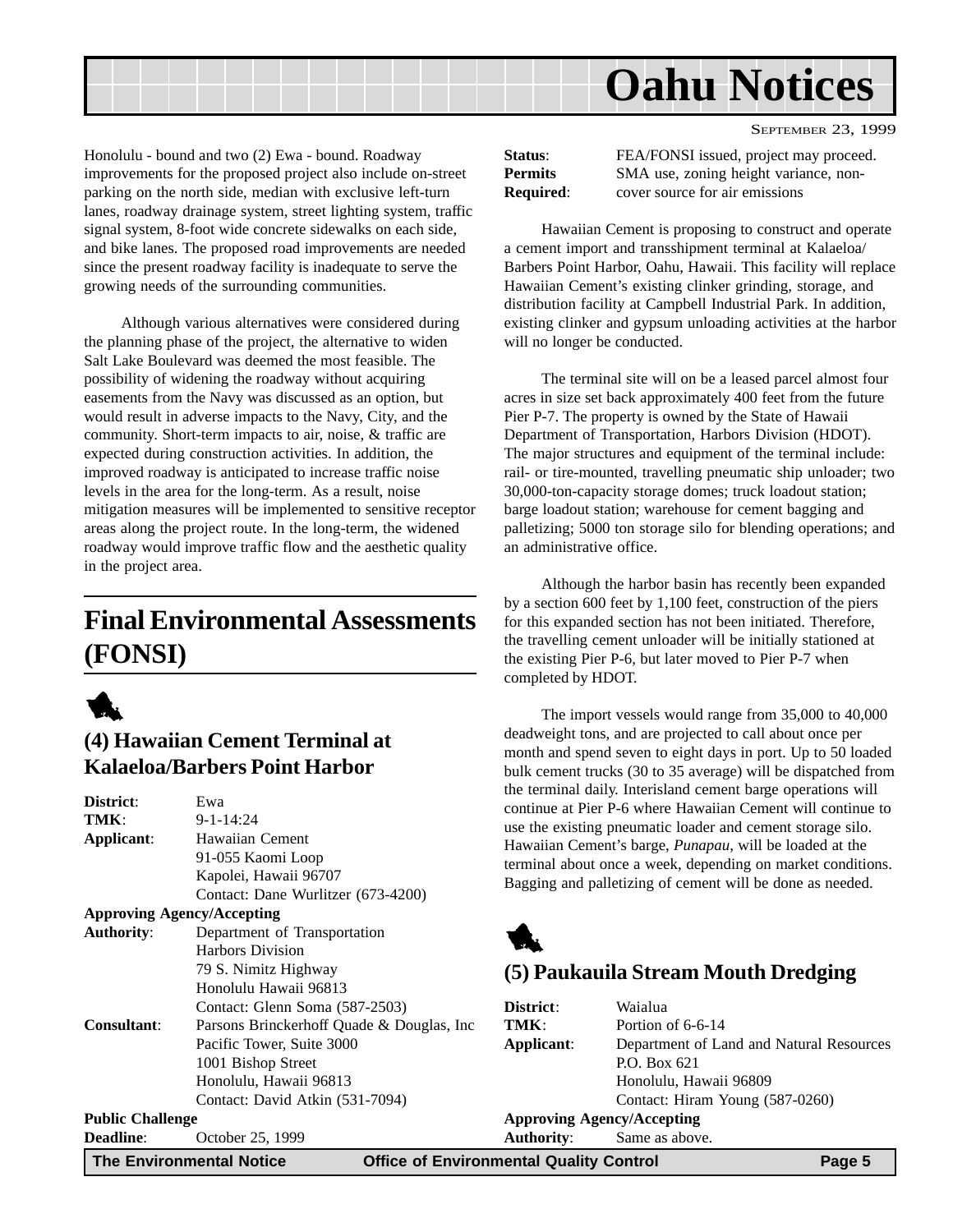# <span id="page-5-0"></span>**Oahu Notices**

SEPTEMBER 23, 1999

| <b>Consultant:</b>      | Oceanit Laboratories, Inc.               |
|-------------------------|------------------------------------------|
|                         | 1100 Alakea Street, 31st Floor           |
|                         | Honolulu, Hawaii 96813                   |
|                         | Contact: Ian Wasnich (531-3017)          |
| <b>Public Challenge</b> |                                          |
| <b>Deadline:</b>        | October 25, 1999                         |
| Status:                 | FEA/FONSI issued, project may proceed.   |
| <b>Permits</b>          | SMA, possible CDUP (property being)      |
| <b>Required:</b>        | reviewed by LUC to determine if it is in |

conservation district)

The State of Hawaii Department of Land and Natural Resources (DLNR), Land Division, plans to perform maintenance dredging along the lower reaches of Paukauila Stream in Waialua, Oahu. The area of the stream between the Haleiwa Road Bridge and the Cane Haul Road Bridge is silted with sand and mud, which restricts the discharge of flood waters from the drainage area. The purpose of the project is to temporarily reduce the probability of upstream flood hazard by removing approximately 3,870 cubic yards of accumulated sand, silt, and debris from the stream bed. Since maintenance dredging will involve the use of heavy equipment, appropriate mitigation measures including a best management practices plan and water quality monitoring plan have been developed. No significant long term or cumulative negative impacts are anticipated from the proposed project. The proposed dredging will temporarily increase the hydraulic capacity of the stream, which will result in significant net positive impacts for residents who are impacted by the flooding.

### **Supplemental EIS Not Required**



### **Waipio Peninsula Soccer Park Conceptual Master Plan**

The Department of Planning and Permitting has determined that a supplemental EIS is not required for the above project.

The Final Environmental Impact Statement (FEIS) for the Waipio Peninsula Soccer Park Conceptual Master Plan was accepted by the City Department of Planning on November 19, 1998. It has been subsequently determined that a 700-foot portion of a 7,000-foot long non-potable irrigation line described in the FEIS has to be rerouted. The affected portion of the alignment was originally planned within

portions of the Oahu Railroad and Land Company (OR&L) right-of-way and the Waipahu Depot Street right-of-way on Waipio Peninsula. The realigned segment needs to cross three parcels of City-owned property outside of and abutting the two rights-of-way (portions of TNM 9-3-01:21 & 22- and 9-3-02: 29).

The FEIS evaluated the anticipated impacts of the soccer park project including the alignment of the entire 7,000-foot non-potable irrigation line. However, the revised alignment of a portion of the line was not anticipated at the time the FEIS was prepared. Once it was determined that a portion of the line had to be constructed outside of the aforementioned rights-of-way, additional inventory surveys for archaeological, botanical and biological resources were authorized to assess the potential impact of the project. Those surveys were recently completed and no significant archaeological, botanical or biological resources or habitats were identified within the revised alignment of the nonpotable irrigation line.

The Department of Planning and Permitting has determined that altering the alignment of approximately 700 linear feet of the non-potable irrigation line constitutes a nonsignificant revision of the original project and the Final EIS for the Waipio Peninsula Soccer Park Conceptual Master Plan will not need to be revised or supplemented.

### **Previously Published Projects Pending Public Comments**

### **Draft Environmental Assessments**

### $\triangle$  **Kahe Beach Submarine Fiber Optic Cable**

| Applicant:        | GTE Hawaiian Tel International Inc.   |
|-------------------|---------------------------------------|
|                   | P.O. Box 2200                         |
|                   | Honolulu, Hawaii 96841                |
|                   | Contact: Dennis Kwock (546-8971)      |
|                   | <b>Approving Agency/Accepting</b>     |
| <b>Authority:</b> | City and County of Honolulu           |
|                   | Department of Planning and Permitting |
|                   | 650 South King Street                 |
|                   | Honolulu, Hawaii 96813                |

Contact: Ardis Shaw-Kim (527-5349)

#### **Public Comment**

**Deadline**: October 8, 1999

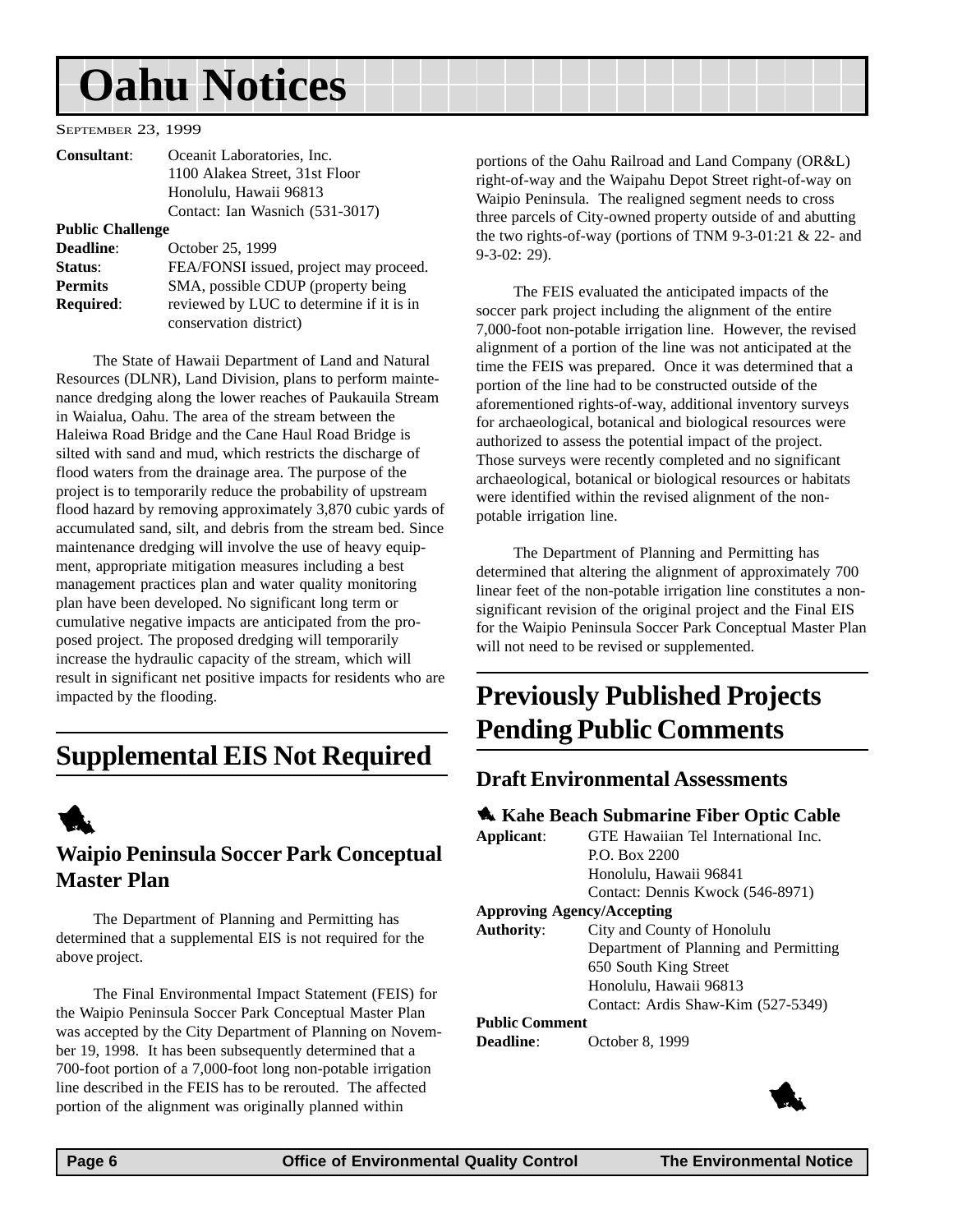# **Maui Notices**

SEPTEMBER 23, 1999

<span id="page-6-0"></span>

**Required**: Well drilling, pump installation, building

The County of Maui, Department of Water Supply (DWS) is proposing the development of Kanoa Well Nos. 1 and 2 in Waihee, Maui, Hawaii. The proposed wells are part of the larger North Waihee Water Source Project, which is intended to relieve stress on the Iao Aquifer System by providing alternative sources of water for the Central Maui Water System.

DWS prepared and processed a Final Environmental Assessment for the North Waihee Water Source Project in March 1994 (Michael T. Munekiyo Consulting, 1994) in which a preliminary assessment of the development of the Kanoa Wells was addressed. The purpose of this Draft EA is to more specifically access the potential impacts associated with the well development and activation of Kanoa Well Nos. 1 and 2.

Both well sites are located in areas that have been previously altered through implementation of the larger North Waihee Water Source Project. The Kanoa Well No. 1 site is

grubbed, and graded while this work is still required at the Kanoa Well No. 2 site. Each respective site will have its adjacent slopes grassed, and access roads and well sites paved. Installation of transmission water lines, construction of accessory buildings, and pump installation and related piping is required at each site. Electrical and telemetery equipment is also to be installed at each site while disinfection equipment is proposed for the Kanoa Well No. 2 site. Each site will be fenced.

A 12-inch transmission water line will transport water from Kanoa Well No. 1 to an existing 24-inch line that will supply the existing North Waihee Reservoir with water from both wells (Kanoa Well No. 2 is adjacent to this 24-inch line). Water from the proposed wells will service the DWS's Central Maui Water System through previously constructed transmission lines.

The proposed project is not anticipated to have any significant environmental impacts; therefore, it is anticipated that a "Finding of No Significant Impacts" will be made by DWS.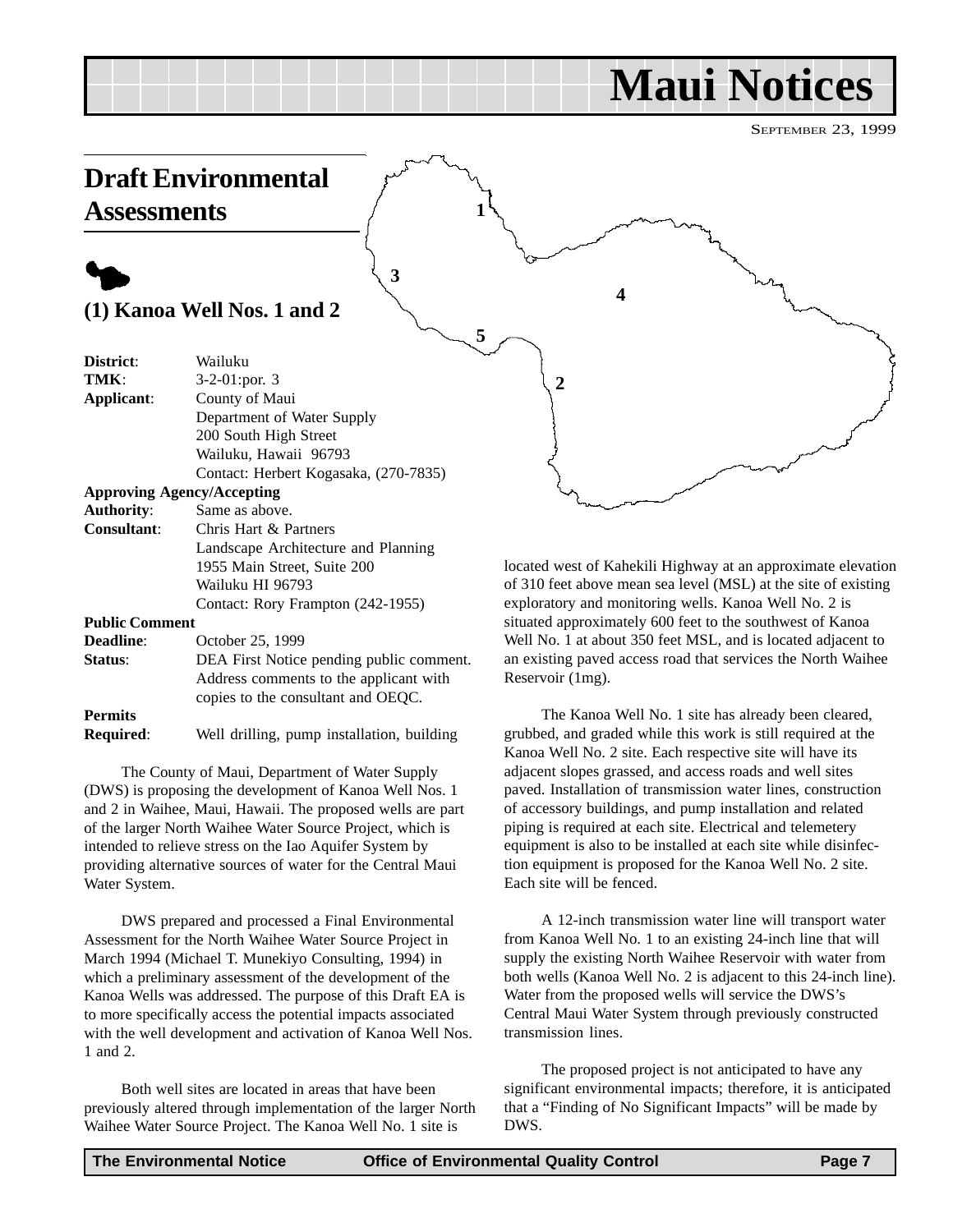# <span id="page-7-0"></span>**Maui Notices**

SEPTEMBER 23, 1999



### **(2) Kihei School Off-Site Drainage**

| District:             | Kihei                                      |
|-----------------------|--------------------------------------------|
| TMK:                  | 3-9-02:101, 102, 103, 104, 105, 106, 107,  |
|                       | 108, 214                                   |
| Applicant:            | County of Maui                             |
|                       | Department of Public Works                 |
|                       | 200 South High Street                      |
|                       | Wailuku, Hawaii 96793                      |
|                       | Contact: Joe Krueger (270-7434)            |
|                       | <b>Approving Agency/Accepting</b>          |
| <b>Authority:</b>     | Same as above.                             |
| <b>Consultant:</b>    | Norman Saito Engineering Consultants, Inc. |
|                       | 1063 Lower Main Street, Suite 114          |
|                       | Wailuku, Hawaii 96793                      |
|                       | Contact: Conrad Stephenson (242-7400)      |
| <b>Public Comment</b> |                                            |
| Deadline:             | October 25, 1999                           |
| Status:               | DEA First Notice pending public comment.   |
|                       | Address comments to the applicant with     |
|                       | copies to the consultant and OEQC.         |
| <b>Permits</b>        |                                            |
| Required:             | SMA, ROW                                   |

The proposed Kihei School Off-Site Drainage Improvements are a mitigating measure agreed upon by the Kihei Kauhale Nani Community Association and the County of Maui. During the SMA public hearing for the Kihei Community Swimming Pool Complex, the drainage conditions of Lipoa Street and its effects on the Kauhale Nani Subdivision were discussed. At that time, before the construction of the pool complex, runoff from one of the large drainage basins mauka of Piilani Highway would drain under the Highway via two 66" diameter culverts. The drainage would then flow down Lipoa Street and into Kauhale Nani Subdivision by way of an access road into the subdivision and a drainage right-ofway off of Lipoa Street. The pool complex project has a retention basin to handle on-site drainage. A 6' diameter pipe routes the flows from the pipes under the highway, into the retention basin. The retention basin is not designed to handle the off- site drainage.

This project consists of intercepting the 6' diameter corrugated aluminum pipe (CAP) which runs along the north side of Lipoa Street. The new proposed box culvert will tie into the existing CAP just above the 45 degree bend that routes the pipe into the retention basin. The route of the new box culvert is down Lipoa Street to the intersection of the proposed North-South Collector Road. Through a 90 degree curve the culvert is then routed south along the proposed

North-South Collector Road. At the existing drainage gulch near the south end of the school the culvert makes another 90 degree curve and picks up the drainage which presently exits through the headwall. The culvert is then routed towards Kihei Road along the southern edge of the Kauhale Nani Subdivision. The culvert terminates in the drainage easement, which is where the runoff flows to presently, except it presently flows through the subdivision to get there.

In summary, stormwater from the mauka drainage basin, which flows through the existing culverts at Piilani Highway, shall be re-routed. During large storm events, the basin would overflow and the resulting flood water would sheet flow down Lipoa Street and through the subdivision. The proposed route is by box culvert, down Lipoa Street, south under the future North South Collector Road and then along the backside of the Kauhale Nani Subdivision. This is a drainage improvement project to alleviate the flooding through the subdivision.

### **Final Environmental Assessments (FONSI)**



### **(3) Front Street Apartments**

| District:                         | Lahaina                                   |
|-----------------------------------|-------------------------------------------|
| TMK:                              | $4-5-03:13$ , 14, 15, 38, 39 & 40         |
| Applicant:                        | SunAmerica Affordable Housing Partners    |
|                                   | Contact: A. Christian Hart (310-772-6156) |
| <b>Approving Agency/Accepting</b> |                                           |
| <b>Authority:</b>                 | County of Maui                            |
|                                   | Department of Housing & Human Concerns    |
|                                   | 200 S. High Street                        |
|                                   | Wailuku, HI 96793                         |
|                                   | Contact: Edwin Okubo (270-7355)           |
| Consultant:                       | Chris Hart & Partners                     |
|                                   | Landscape Architecture and Planning       |
|                                   | 1955 Main Street, Suite 200               |
|                                   | Wailuku HI 96793                          |
|                                   | Contact: Rory Frampton (242-1955)         |
| <b>Public Challenge</b>           |                                           |
| <b>Deadline:</b>                  | October 25, 1999                          |
| Status:                           | FEA/FONSI issued, project may proceed.    |
| <b>Permits</b>                    |                                           |
| Required:                         | SMA; 201G-118, HRS                        |
|                                   |                                           |

The project site is approximatley 8.76 acres in size and is bounded by Front Street, Kenui Street, and Wainee Street in the northern section of Lahaina Town. The project site is a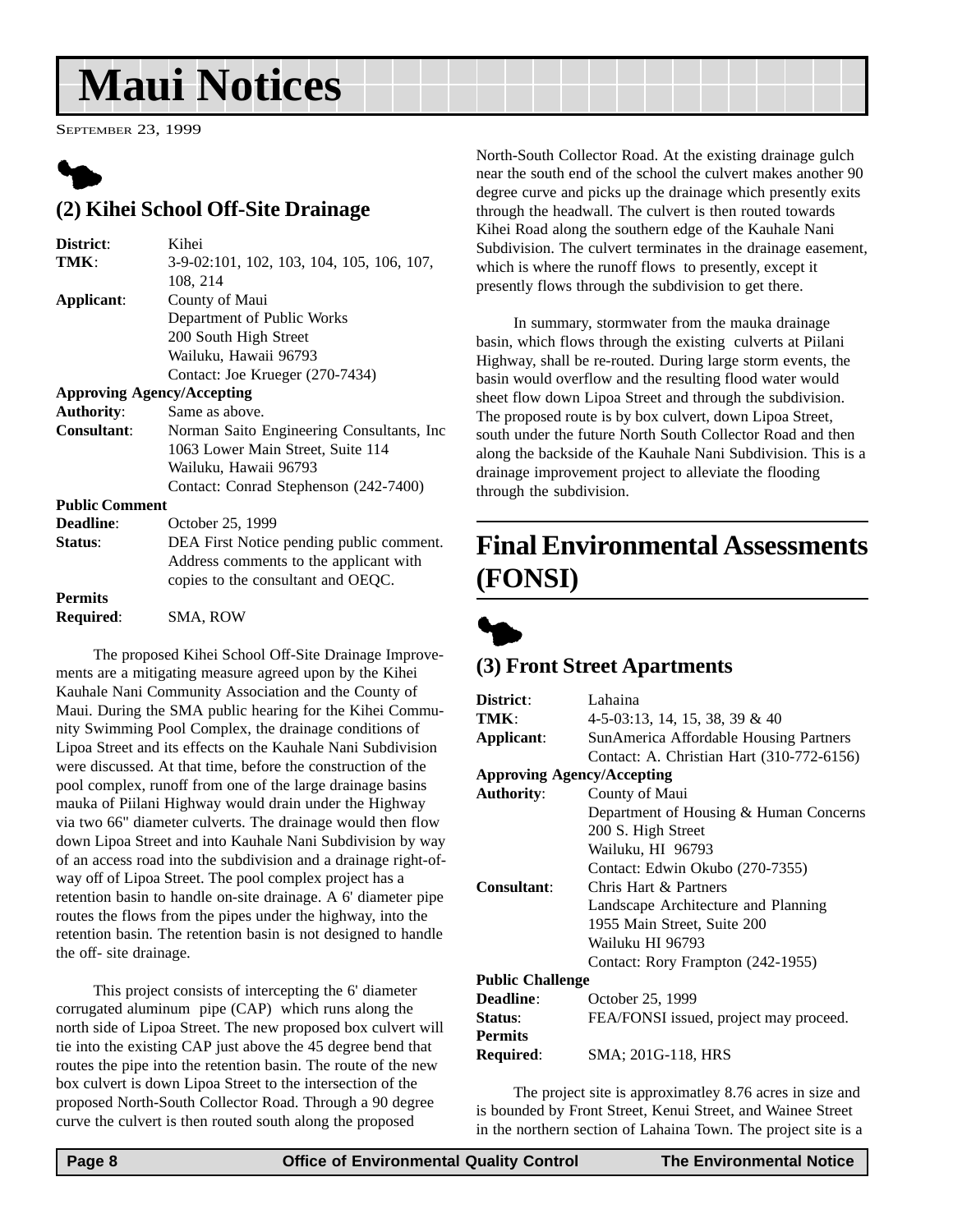<span id="page-8-0"></span>

combination of six parcels and is currently vacant except for Parcel 14, which is occupied with a wood-frame structure which was formerly utilized as a preschool. This structure will be renovated and incorporated into the project as a learning/tele-medicine center. The project layout consists of a mixture of one and two story units with the number of units per building ranging from four to eight. Access will be via Kenui Street, about midway between Front Street and Wainee. A large portion of the site will be landscaped lawns which can be used for active or passive recreation. Three recreational areas will be provided, including two "tot lots". A covered parking stall will be available to every unit (142 total covered stalls), a total of 240 parking stalls will be provided on-site. Fifty percent of the units will be available to families earning no more than fifty percent of the annual median gross income (AMGI) for the County of Maui as established by the State and Federal governments through the Low Income Housing Tax Credit Program. The remaining fifty percent will be available to families or individuals earning no more than 60 percent of AMGI. The project site is designated for Multi-Family use by the West Maui Community Plan, the majority of the project site is zoned Apartment.



### **(4) Hamakuapoko Wells No. 1 & 2 Drought Emergency Installations**

| District:               | Wailuku                                     |
|-------------------------|---------------------------------------------|
| TMK:                    | $2 - 5 - 04:039$                            |
| Applicant:              | County of Maui                              |
|                         | Department of Water Supply                  |
|                         | 200 South High Street                       |
|                         | Wailuku, Hawaii 96793                       |
|                         | Contact: David Craddick (270-7816)          |
|                         | <b>Approving Agency/Accepting</b>           |
| <b>Authority:</b>       | Same as above.                              |
| <b>Consultant:</b>      | Mink & Yuen, Inc.                           |
|                         | 1670 Kalakaua Ave., Suite 605               |
|                         | Honolulu, Hawaii 96826                      |
|                         | Contact: George Yuen (943-1822)             |
| <b>Public Challenge</b> |                                             |
| <b>Deadline:</b>        | October 25, 1999                            |
| Status:                 | FEA/FONSI issued, project may proceed.      |
| <b>Permits</b>          | Water use $\&$ pump installation, new water |
| <b>Required:</b>        | system approval, construction permits       |

The Department of Water Supply, County of Maui, is proposing to construct improvements to deliver water to Upcountry Maui by pumping treated waters from Hamakuapoko Wells No. 1 and No. 2 during droughts. The principal mechanism anticipated to achieve this is to properly SEPTEMBER 23, 1999

treat and pump basal ground water from Hamakuapoko Wells No. 1 and No. 2 into Upcountry Water System at the Kamole Weir Water Treatment Plant clear well.

The proposed action's primary objective is to ensure that Department of Water Supply has adequate water to provide the Upcountry Water System during droughts.

The project primarily involves completion of Hamakuapoko Wells No. 1 and No. 2, construction of a Granular Activated Carbon (GAC) treatment facility, pipelines, deep well pumps, pump stations, booster pumps, control tanks, control stations, disinfection facilites, a prelubrication facility, generators, electrical and communication systems, and other related appurtenances.



### **(5) Honoapiilani Highway Widening, Maalaea Road to North Kihei Road**

| District:                         | Wailuku                                    |
|-----------------------------------|--------------------------------------------|
| TMK:                              | $3-6-1$ and $3-8-5$                        |
| Applicant:                        | Dept. of Transportation, Highways Division |
|                                   | 869 Punchbowl Street                       |
|                                   | Honolulu, Hawaii 96813                     |
|                                   | Contact: Christine Yamasaki (692-7572)     |
| <b>Approving Agency/Accepting</b> |                                            |
| Authority:                        | Same as above.                             |
| <b>Public Challenge</b>           |                                            |
| Deadline:                         | October 25, 1999                           |
| Status:                           | FEA/FONSI issued, project may proceed.     |
| <b>Permits</b>                    |                                            |
| <b>Required:</b>                  | <b>NPDES</b>                               |

The State of Hawaii, Department of Transportation, Highways Division is proposing to widen Honoapiilani Highway between Maalaea Road and North Kihei Road to alleviate traffic congestion and increase vehicular safety.

The widening consists of expanding the existing twolane highway to a four-lane divided highway along the existing alignment between Maalaea Road and North Kihei Road.

The proposed divided highway will have four 12-foot lanes (two lanes in each direction), 8-foot to 10-foot paved shoulders and a 30-foot median consisting of 4-foot paved shoulders and a 22-foot grassed swale.

Additional construction to this project includes the installation of a highway lighting system, drainage system and guardrails, and a relocation of utilities.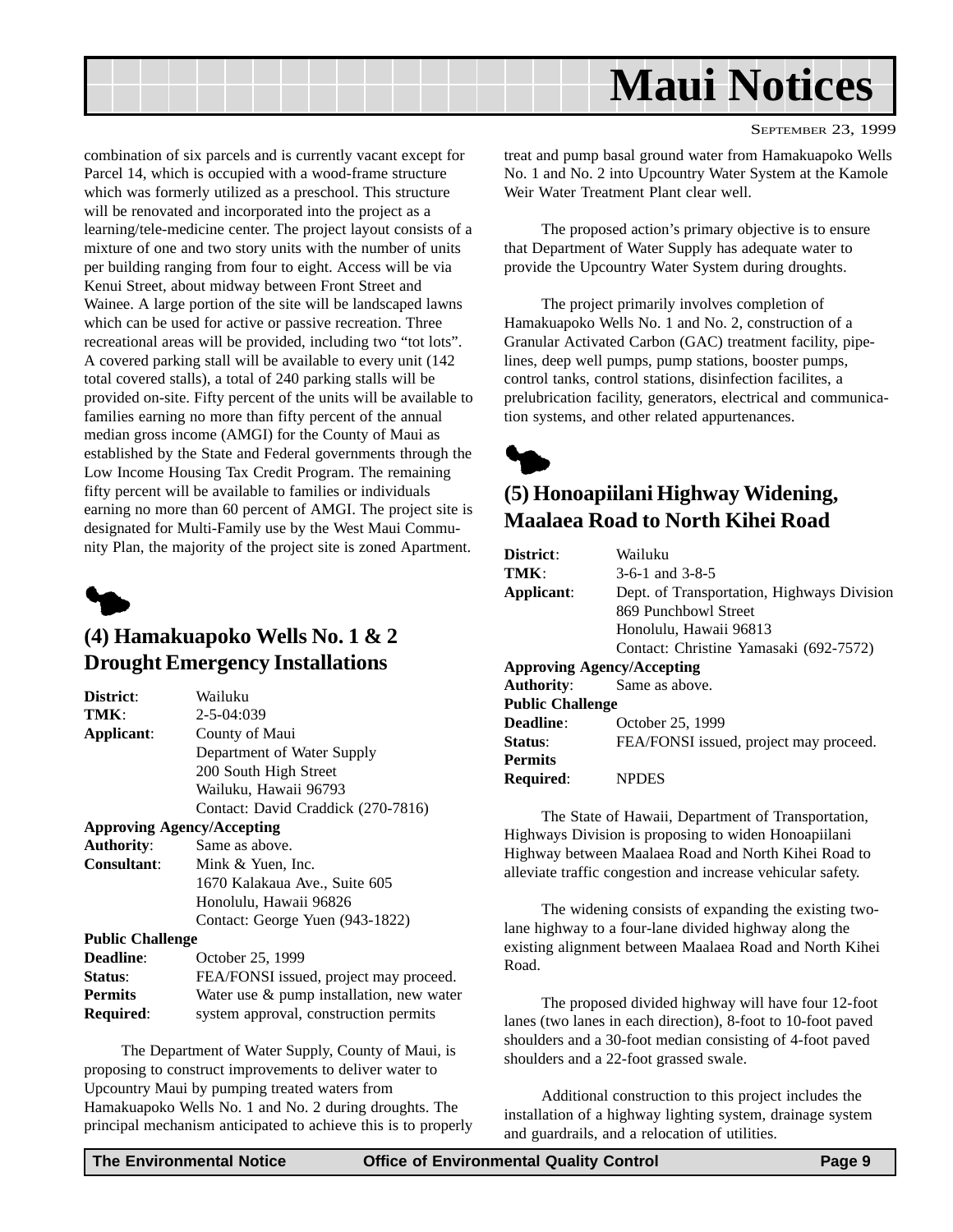# <span id="page-9-0"></span>**Maui Notices**

SEPTEMBER 23, 1999

# **Previously Published Projects Pending Public Comments**

### **Draft Environmental Assessments**

### 3 **Republic Parking Lot Expansion**

**Applicant**: Republic Parking Northwest, Inc. 1200 College Walk, Suite 113 Honolulu, Hawaii 96813 Contact: Wayne Arakaki (242-5868)

#### **Approving Agency/Accepting**

**Authority**: County of Maui, Planning Department 250 S. High Street Wailuku, Hawaii 96793 Contact: Colleen Suyama (270-7735)

### **Public Comment**

**Deadline**: October 8, 1999



# **Lanai Notices**

### **Final Environmental Assessments (FONSI)**

# $\bullet$

### **(1) Lana'i Canoe Hale**

| District:                         | Lana'i                                   |
|-----------------------------------|------------------------------------------|
| TMK:                              | 4-9-17:por. of 2                         |
| Applicant:                        | Hui Wa'a O Lana'i                        |
|                                   | P.O. Box 1341                            |
|                                   | Lana'i City, Hawaii 96763                |
|                                   | Contact: Saul Kahihikolo, Jr. (565-3682) |
| <b>Approving Agency/Accepting</b> |                                          |
| <b>Authority:</b>                 | County of Maui                           |
|                                   | Lana'i Planning Commission               |
|                                   | c/o Maui Planning Department             |
|                                   | 250 South High Street                    |
|                                   | Wailuku, Hawaii 96793                    |
|                                   | Contact: Darren Suzuki (243-7735)        |
| <b>Consultant:</b>                | Chris Hart & Partners                    |
|                                   | 1955 Main Street, Suite 200              |
|                                   | Wailuku, Hawaii 96793                    |
|                                   | Contact: Rory Frampton (242-1955)        |
| <b>Public Challenge</b>           |                                          |
| <b>Deadline:</b>                  | October 25, 1999                         |
| Status:                           | FEA/FONSI issued, project may proceed.   |
| <b>Permits</b>                    |                                          |
| Required:                         | Shoreline setback variance               |

The proposed project will be located at the  $66<sub>±</sub>$  acre Hulopoe Beach Park on the southern coast of Lana'i island.



A privately owned park, Hulopoe Beach Park is open to the public for recreational use.

The project, the construction of a canoe hale 28' x 50' in size is part of the Hulopoe area interpretive plan of early Hawaiian coastal settlement. The canoe hale will consist of Ohia tree posts from the island of Hawaii set in a foundation of concrete and beach rock. Roofing material will be lauhala thatch that will be pre-fabricated as shingles.

A portion of the foundation was constructed in 1994. The applicant was subsequently informed that the proposed project would require an Shoreline Setback Variance. The purpose of this request is to seek approval of the entire canoe hale project, including the portions of the foundations which were previously constructed.

It is the intent of Hui Wa'a 0 Lana'i to utilize the canoe hale as a storage structure for their canoes and canoe equipment, to conduct classes in the numerous aspects of Hawaiian culture, as well as to provide an interpretation of archaeological sites found in the immediate vicinity.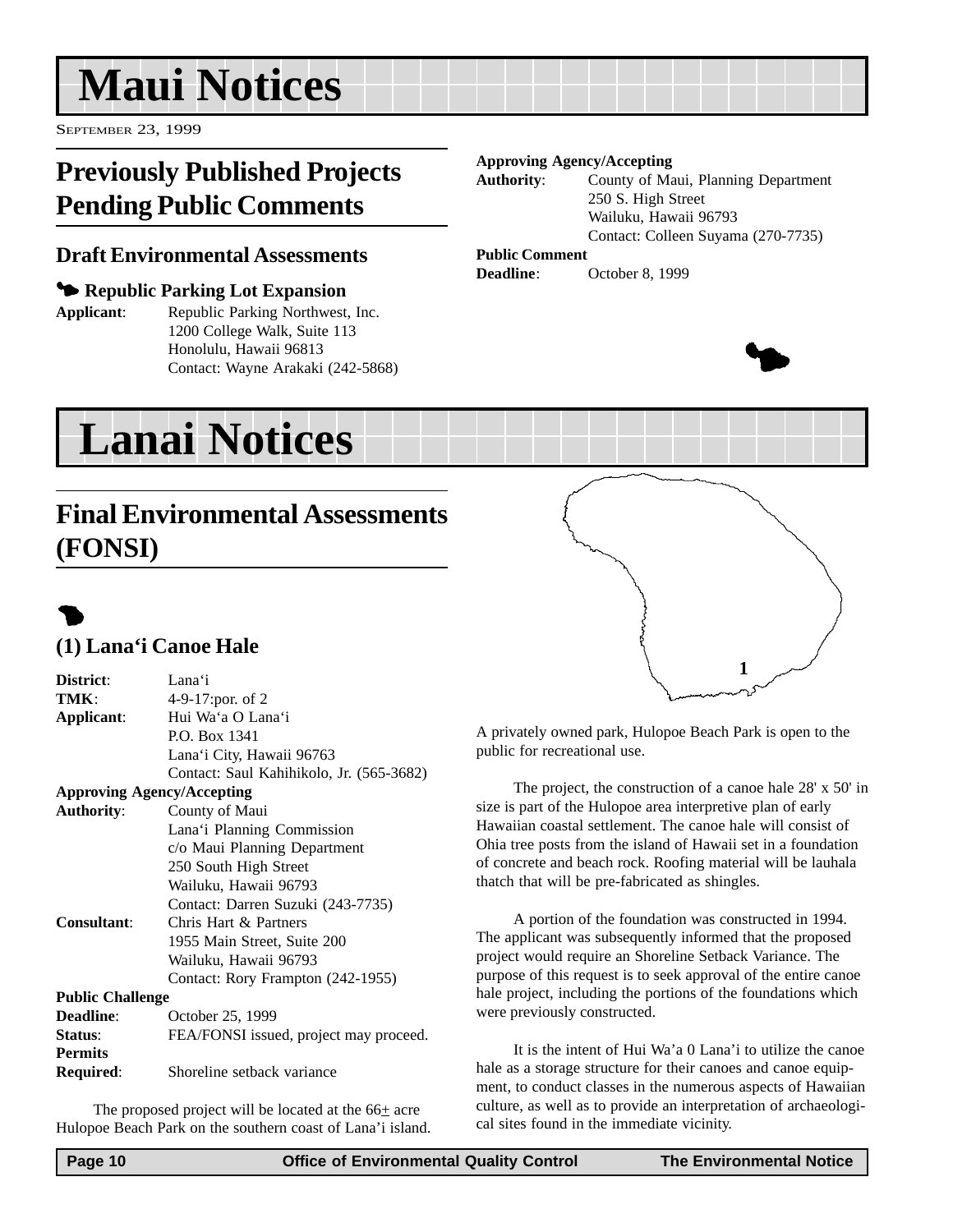# **Hawaii Notices**

SEPTEMBER 23, 1999

### <span id="page-10-0"></span>**Draft Environmental Assessments**

### $\blacktriangleright$ **(1) Kaumana Drive Pipeline Replacement, Phase II**

| District:                         | South Hilo                           |
|-----------------------------------|--------------------------------------|
| TMK:                              | None (road right-of-way)             |
| Applicant:                        | County of Hawaii                     |
|                                   | Department of Water Supply           |
|                                   | 25 Aupuni Street                     |
|                                   | Hilo, Hawaii 96720                   |
|                                   | Contact: Kurt Inaba (961-8660)       |
| <b>Approving Agency/Accepting</b> |                                      |
| <b>Authority:</b>                 | Same as above.                       |
| <b>Consultant:</b>                | Gerald Park Urban Planner (942-7484) |
|                                   | 1400 Rycroft Street, Suite 876       |

**Public Comment**

**Deadline**: October 25, 1999

| <b>Status:</b>   | DEA First Notice pending public comment. |
|------------------|------------------------------------------|
|                  | Address comments to the applicant with   |
|                  | copies to the consultant and OEQC.       |
| Permit           | Grubbing, Grading, Excavation and        |
| <b>Required:</b> | Stockpiling; Best Management Practices;  |
|                  | Work Within County Highway; Variance     |
|                  | from Pollution Controls; NPDES Permit    |
|                  |                                          |

Honolulu, Hawaii 96814

The Department of Water Supply, County of Hawaii, proposes to construct improvements to a section of its South Hilo Water System. The proposed project is planned within the right-of-way of Kaumana Drive in the ahupua'a of Punahoa 1 and Ponohawai, District of South Hilo, County, Island, and State of Hawaii.

The purpose of the project is to replace an existing 5 inch and 6-inch galvanized iron waterline, which is about 43+ years old, in deteriorated condition, and prone to leaking. Approximately 5,900 LF of 8-inch ductile iron pipe will be installed along Kuamana Drive between Hokulani Street on the west and Ainako Avenue on the east. Most, if not all of the waterline will be installed within the road shoulder on either side of Kaumana Drive.



Approximately 1,200 LF of high pressure 6-inch ductile iron pipe will be installed parallel with the 8-inch line between Alahelenui Street and a private road. The purpose of the high pressure lines is to insure that each customer is serviced with a minimum of 40 psi static pressure. The Department of Water Supply will also install 4-inch ductile iron pipe within three private roads (or shared driveways off Kaumana Drive). The lengths of pipe for the unidentified roads are 300, 285, and 530 LF respectively.

New fire hydrants will be installed and existing fire hydrants removed from existing lines and reinstalled on the new waterline. The fire hydrants are spaced per requirements of the Hawaii County Fire Department. Existing water meters within the right-of-way and private roads (or driveways) will be relocated inside the properties being serviced. Service connections and installation of new water meters will be performed at no cost to the customer.

The cost of the project is estimated at \$1.0 million and will be funded by the Department of Water Supply Capital Improvements Program. Construction work will commence in the last quarter of 1999 with an estimated completion in 12 months.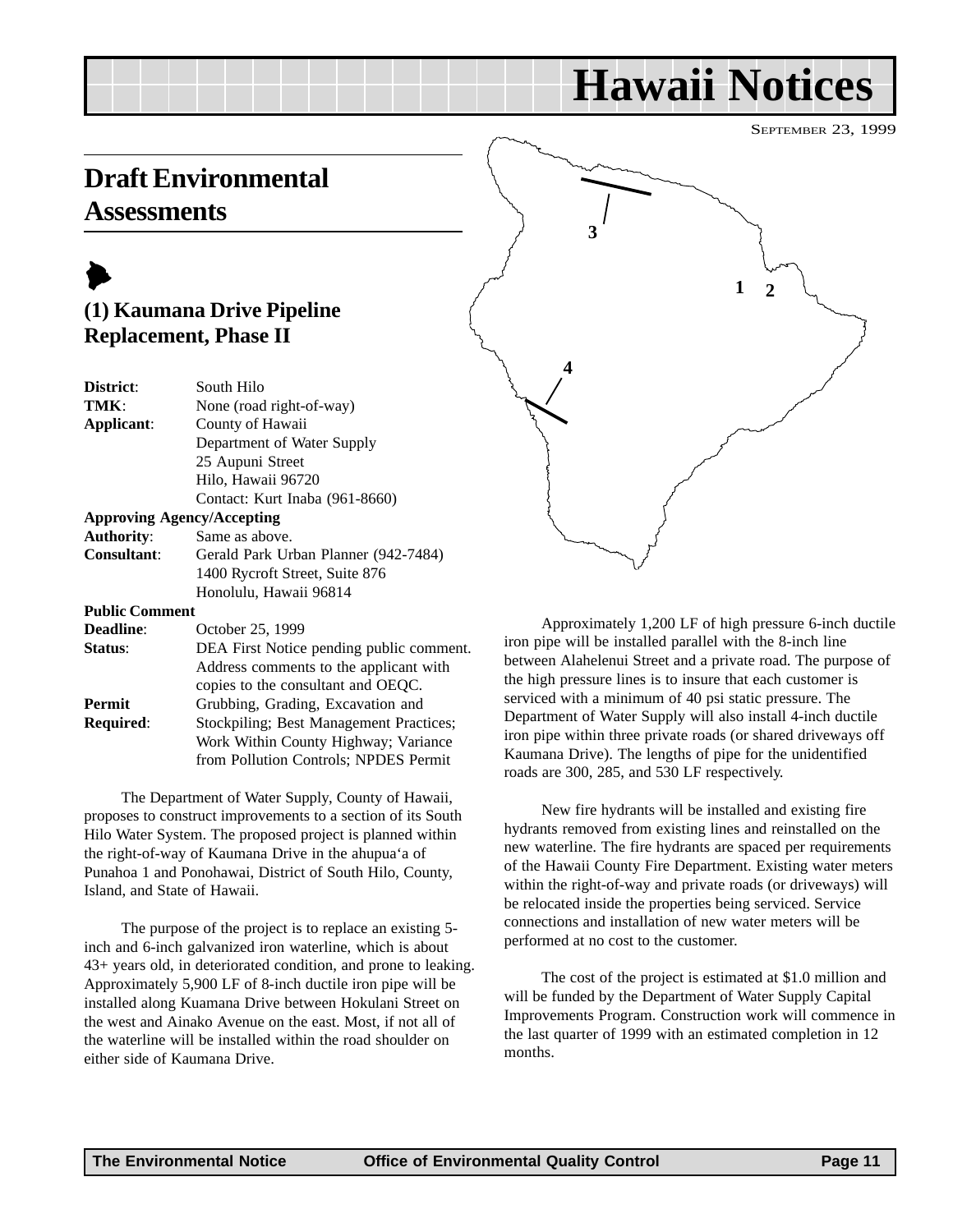# <span id="page-11-0"></span>**Hawaii Notices**

SEPTEMBER 23, 1999

# **Final Environmental Assessments/Findings of No Significant Impacts (FONSI)**

# $\blacktriangleright$

### **(2) Kawailani Street Improvements**

| District:                         | South Hilo                                              |  |
|-----------------------------------|---------------------------------------------------------|--|
| TMK:                              | 2-4-02:001, 128; 2-4-12:43, 97; 2-4-15:27,              |  |
|                                   | 29, 30, 32, 34, 119, 120, 225; 2-4-19:11,               |  |
|                                   | 12, 13, 25, 35, 60, 73, 75, 87, 92, 93, 126,            |  |
|                                   | 127, 128, 158                                           |  |
| Applicant:                        | County of Hawaii                                        |  |
|                                   | Department of Public Works                              |  |
|                                   | 25 Aupuni Street                                        |  |
|                                   | Hilo, Hawaii 96720                                      |  |
|                                   | Contact: Galen Kuba (961-8327)                          |  |
| <b>Approving Agency/Accepting</b> |                                                         |  |
| <b>Authority:</b>                 | Same as above.                                          |  |
| <b>Consultant:</b>                | Ron Terry, Ph.D. (982-5831)                             |  |
|                                   | HC 2 Box 9575                                           |  |
|                                   | Keaau, Hawaii                                           |  |
| <b>Public Challenge</b>           |                                                         |  |
| Deadline:                         | October 25, 1999                                        |  |
| Status:                           | FEA/FONSI issued, project may proceed.                  |  |
| <b>Permits</b>                    | CZM consistency determination, NPDES,                   |  |
| Required:                         | grading, grubbing, lighting, electrical,<br>subdivision |  |

The project would improve two closely spaced intersections, Iwalani Street and Ainaola Drive, on Kawailani Street in Hilo. These streets function as collector roads conducting most of the traffic from Hilo's upland suburb of Waiakea Uka to and from schools, workplaces and shopping areas. Therefore, these roads exhibit high peak hour traffic counts relative to other County roads in Hilo and are often congested during AM and/or PM peak hours. The less than optimal geometry and spacing of these intersections have led to greater than normal accident rates. There are four Build Alternatives for the project, which differ in design and impacts. Depending on the Alternative selected, the project would cost between \$2.12 and \$2.42 million. With necessary approvals, the project would begin construction in early 2000 and would last approximately 1 year. Noise impacts would occur but can be largely mitigated through noise reduction barriers. Air quality would benefit as a result of the improvements. Right-of-way taking would affect adjacent residences, public use structures, and businesses.

This project is a joint Federal, State and County project.

# **Final Environmental Impact Statements**

### $\blacktriangleright$ **(3) Lower Hamakua Ditch Watershed**

| District:         | Hamakua, North Kohala                           |
|-------------------|-------------------------------------------------|
| TMK:              | 4-3 var, 4-4 var, 4-5 var, 4-6 var, 4-7 var, 4- |
|                   | 8 var, and 6-3 var                              |
| Applicant:        | Department of Agriculture                       |
|                   | P.O. Box 22159                                  |
|                   | Honolulu, Hawaii 96823-2159                     |
|                   | Contact: Paul Matsuo (973-9475)                 |
|                   | and                                             |
|                   | <b>USDA Natural Resources Conservation</b>      |
|                   | Service                                         |
|                   | P.O. Box 50004                                  |
|                   | Honolulu, Hawaii 96850                          |
|                   | Contact: Kenneth Kaneshiro (541-2600 x          |
|                   | 105)                                            |
|                   | <b>Approving Agency/Accepting</b>               |
| <b>Authority:</b> | Governor, State of Hawaii                       |
|                   | c/o Office of Environmental Quality Control     |
|                   | 235 South Beretania Street, Suite 702           |
|                   | Honolulu, Hawaii 96813                          |
| Status:           | FEIS currently being reviewed by OEQC.          |
| <b>Permits</b>    | County: Grading, Grubbing, Excavating           |
| <b>Required:</b>  | and Stockpiling, Building, SMA; State:          |
|                   | CDUA, SCAP, Well Construction/Pump              |
|                   | Installation Highways CZM Federal               |

Installation, Highways, CZM Federal Consistency Review; Federal: Army (404) The purpose of the project is to provide a stable,

adequate, and affordable supply of agricultural water to farmers and other agricultural producers in the Lower Hamakua Ditch service area. A state-operated agricultural water system will be established under the provisions of Chapters 167 and 168, Hawaii Revised Statutes.

The project is a partnership effort of State of Hawaii Department of Agriculture, Hamakua Soil and Water Conser-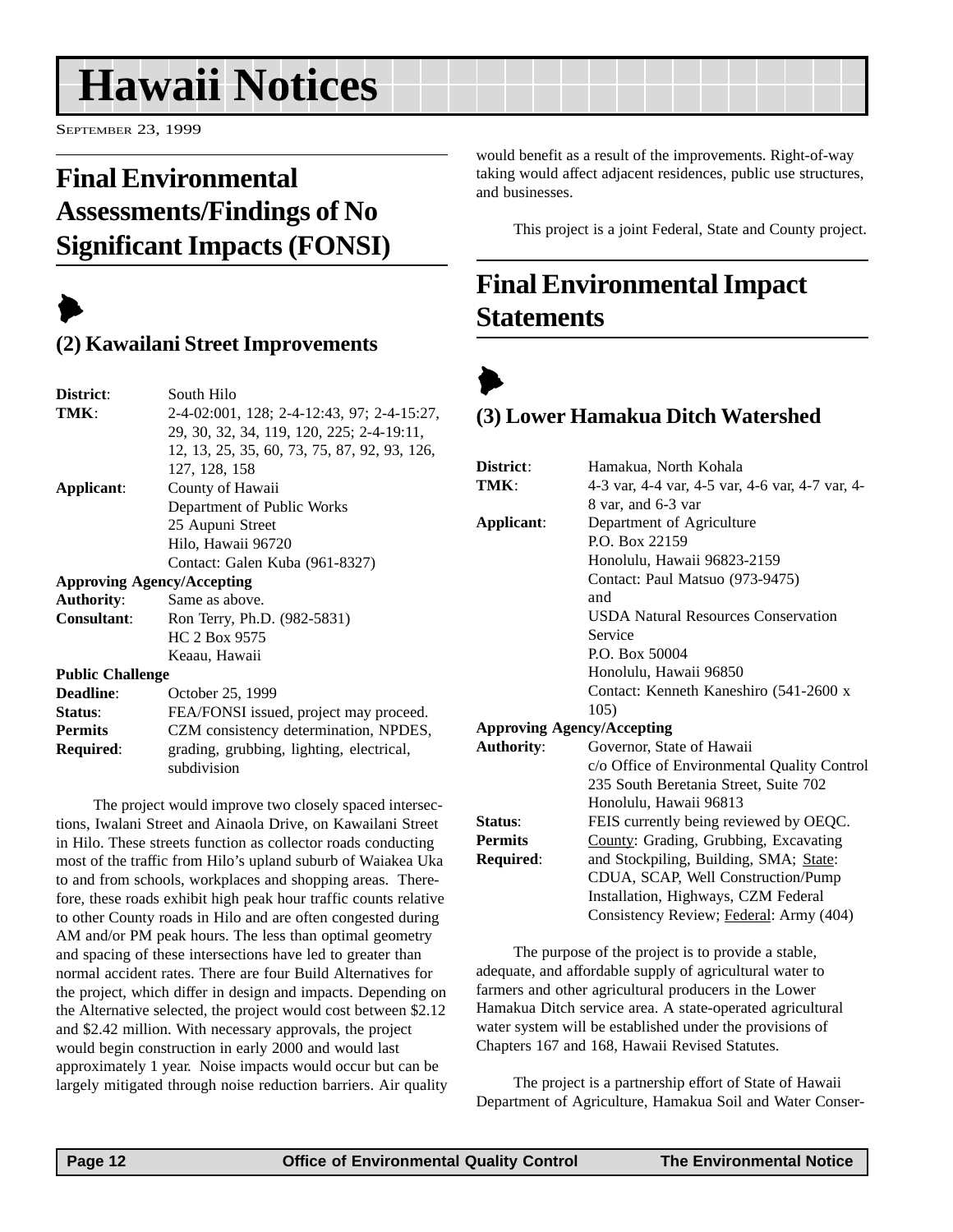<span id="page-12-0"></span>

vation District, Mauna Kea Soil and Water Conservation District, and the USDA Natural Resources Conservation Service.

The improvements will provide structural repair and reduce water losses along the Lower Hamakua Ditch. Twentytwo of the 24 wooden flumes will be replaced with corrugated metal pipe or inverted pipe siphons. Metal I-beams will replace the rotting timber supports. In the open ditch sections, sediment will be removed and the concrete lining will be repaired. The diversion structures at Kawainui, Alakahi, and Koiawe streams will be repaired and modified to prevent structural failure, reduce maintenance requirements, and restore 30 percent of base streamflow to Waipio Valley streams. A 1-MG reservoir will be installed at the Honokaia lateral to provide operational flexibility to Hamakua/North Hilo Agricultural Cooperative (HNHAC) farmers. The 10- MG Paauilo Reservoir will be lined to eliminate seepage losses. Approximately ten lateral distribution systems will be repaired or installed. Hakalaoa Falls will be restored through the repair of the tunnel behind the falls and removal of the temporary flume structure. A Supervisory Control and Data Acquisition system will be implemented to allow remote data collection and operation of key components. Technical and financial assistance will be provided to Hamakua and Waipio Valley farmers to implement soil and water conservation measures.

The estimated total implementation cost of the project is \$10,592,900. The federal share of the cost is estimated to be \$6,047,500 and will be funded through the Watershed Protection and Flood Prevention Act, Public Law 83-566. The local cost share is estimated to be \$4,545,400. Implementation of the project is estimated to result in \$3,948,200 in annual benefits from the increase in agricultural production.



### **(4) Mamalahoa Highway Bypass Road**

| District:  | North and South Kona                         |
|------------|----------------------------------------------|
| TMK:       | Portions of 8-1-9:03, 04, 08, 09, 33, 34; 8- |
|            | $1-7:01, 45, 54, 55; 8-1-4:01, 03, 54; 7-9-$ |
|            | 12:04, 05, 06, 09; 7-9-6:03, 04, 05, 07, 19, |
|            | 25; 7-9-5:01, 05, 06, 09, 14; and 7-8-10:30  |
| Applicant: | 1250 Oceanside Partners dba                  |
|            | Oceanside 1250                               |
|            | 78-6831 Ali'i Drive, Suite #K-15             |
|            | Kailua-Kona, Hawaii 96740                    |
|            | Contact: Mr. Robert Stuit (324-1500)         |

| <b>Approving Agency/Accepting</b> |                                                 |
|-----------------------------------|-------------------------------------------------|
| <b>Authority:</b>                 | County of Hawaii,                               |
|                                   | Department of Public Works                      |
|                                   | 25 Aupuni Street, Suite 202                     |
|                                   | Hilo, Hawaii 96720                              |
|                                   | Contact: Jiro Sumada (961-8321)/Tom Pack        |
|                                   | $(327 - 3530)$                                  |
| <b>Consultant:</b>                | PBR Hawaii                                      |
|                                   | 101 Aupuni Street, Suite 310                    |
|                                   | Hilo, Hawaii 96720                              |
|                                   | Contact: James Leonard (961-3333)               |
| <b>Status:</b>                    | FEIS currently being reviewed by the            |
|                                   | Department of Public Works, County of           |
|                                   | Hawaii.                                         |
| <b>Permits</b>                    |                                                 |
| Required:                         | SMA use & other related construction<br>permits |
|                                   |                                                 |

The proposed Mamalahoa Highway Bypass Road extends approximately five miles and connects Ali'i Highway near it terminus in Keauhou (in the North Kona district) to Mamalahoa Highway at its junction with Napo'opo'o Road in Captain Cook (in the South Kona district). The proposed roadway, which will consist of two-lanes with sufficient rights-of-way for four-lanes, will be designed and constructed in accordance with the standards set forth by the County of Hawaii Department of Public Works.

The roadway is being proposed by Oceanside 1250 to meet the conditions of zoning approval for the Villages at Hokukano (Hokuli'a) project. The bypass road is intended to mitigate project generated traffic impacts on the existing roadway system in the vicinity of the project and to help relieve the existing traffic congestion along Mamalahoa Highway between the towns of Honalo and Captain Cook.

### **Previously Published Projects Pending Public Comments**

### **Draft Environmental Impact Statements**

#### 6 **Mauna Kea Science Reserve Master Plan**

**Applicant**: University of Hawaii 2444 Dole Street, Bachman Hall Honolulu, Hawaii 96822 Contact: Allan Ah San (956-7935)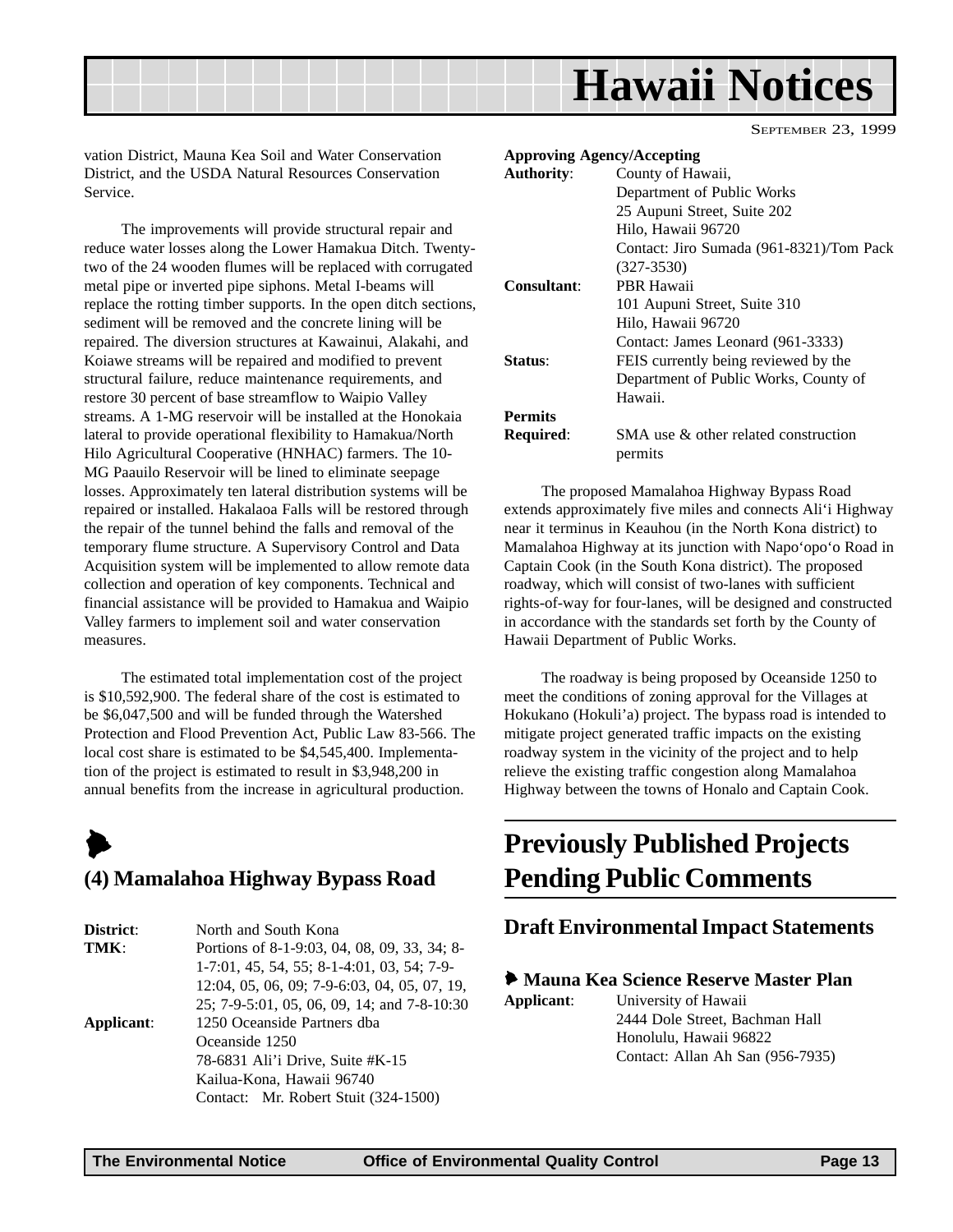# <span id="page-13-0"></span>**Hawaii Notices**

SEPTEMBER 23, 1999

#### **Approving Agency/Accepting**

**Authority**: Governor, State of Hawaii c/o Office of Environmental Quality Control 235 South Beretania Street, Suite 702 Honolulu, Hawaii 96813

**Public Comment Deadline**: October 25, 1999

### **Final Environmental Impact Statements**

#### 6 **Saddle Road Improvement**

| Applicant:                        | Department of Transportation                |
|-----------------------------------|---------------------------------------------|
|                                   | <b>Highways Division</b>                    |
|                                   | 869 Punchbowl Street                        |
|                                   | Honolulu, Hawaii 96813                      |
|                                   | Contact: Kenneth Au (587-1843)              |
| <b>Approving Agency/Accepting</b> |                                             |
| <b>Authority:</b>                 | Governor, State of Hawaii                   |
|                                   | c/o Office of Environmental Quality Control |
|                                   | 235 South Beretania Street, Suite 702       |
|                                   | Honolulu, Hawaii 96813                      |
| Status:                           | FEIS currently being reviewed by Office of  |
|                                   | Environmental Quality Control.              |
|                                   | (See page 20 for more.)                     |
|                                   |                                             |



### **Notice of Public Scoping Meeting for the 2001 CO2 Ocean Sequestration Field Experiment**

The proposed CO2 Ocean Sequestration Field Experiment is a research project that involves the release of small amounts of carbon dioxide (CO2) into the deep ocean. The test will take place at an ocean depth of nearly 3,000 feet, over a period of about two weeks in the Summer of 2001. Results will help scientists better understand whether accelerating the transfer of CO2 into the deep ocean might provide a way to slow a rapid CO2 accumulation in the atmosphere.

Currently, the Natural Energy Laboratory of Hawaii at Keahole Point on the Kona coast of the Big Island is under consideration as the preferred site for this project. The Pacific International Center for High Technology Research (PICHTR), a non-profit company based in Honolulu, has been selected as the general contractor.

PICHTR has scheduled a meeting on **Thursday, October 14, 1999** at **6:30 p.m. to 8:30 p.m.** in the **Kealakehe Intermediate School Cafeteria, 74-5062 Onipaa Street, Kailua-Kona**. The purpose of the meeting is to present information and discuss the environmental aspects of the project. Project representatives will present an overview of the proposed CO2 Ocean Sequestration Field Experiment. Afterwards, public comments and questions will be solicited. The web site, *http://www.co2experiment.org*, contains more background information.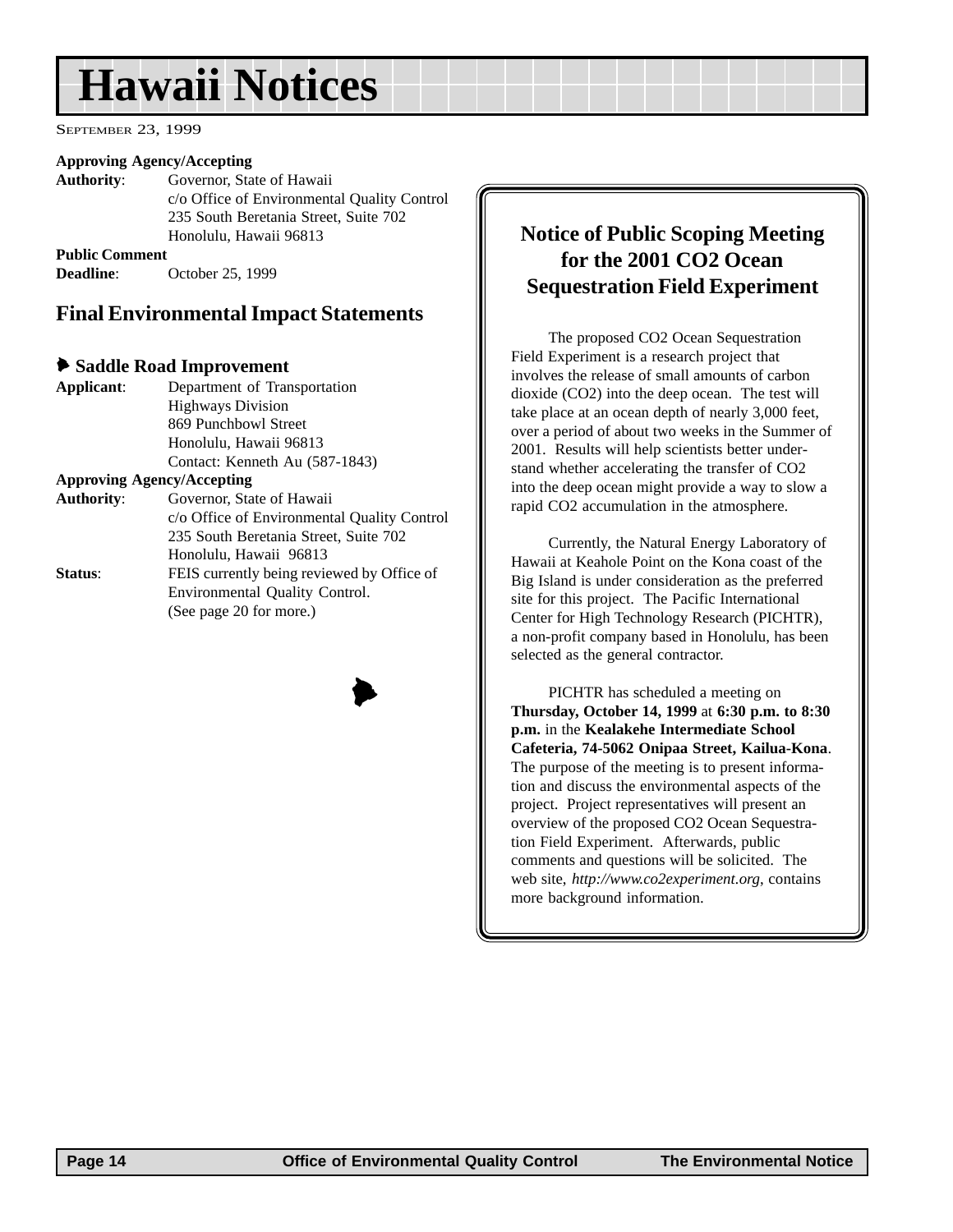#### Contact: Dennis Alkire (241-6814) **Approving Agency/Accepting**

| <b>Authority:</b> Same as above. |                                          |
|----------------------------------|------------------------------------------|
| <b>Public Comment</b>            |                                          |
| <b>Deadline:</b>                 | October 25, 1999                         |
| Status:                          | DEA First Notice pending public comment. |
|                                  | Address comments to the applicant with a |
|                                  | copy to OEQC.                            |
| <b>Permits</b>                   |                                          |

Transportation Agency 4396 Rice Street, Suite 104 Lihue, Hawaii 96766

**Required**: Building permit.

This project is to construct a purpose built Bus Maintenance Facility which is designed for a transportation base yard. The need for the facility is well documented, and is recognized by the County and the federal government. Funding for the project is primarily provided by a grant from the Federal Transportation Agency.

Currently the bus facility functions are scattered over the East side of Kauai, with portions located in three separate areas. Administration is in the historic County building, with bus maintenance located several miles away. Vehicle storage is in a third area. The new facility will allow all of the essential functions to be in one area. This will allow a greater efficiency and flexibility in meeting the needs of the community.

The Bus Maintenance Facility is the physical structure that will enable the Offices of Community Assistance, Transportation Agency, to continue to provide a system of public transportation on Kauai. This system, although small, plays a very large part in the lives of those that use and enjoy public transportation. Additionally, the Paratransit provides a way for our citizens who have no other way to get to the doctor, the store, the library and other necessary locations. The bus fulfills a very important function in the island community. The Bus Maintenance Facility will help insure continued public transportation to Kauai.

### **Draft Environmental Assessments**

 $\bullet$ 

**District**: Lihue

**TMK**: 3-06-02-1 (partial) **Applicant**: County of Kauai

SEPTEMBER 23, 1999 **Kauai Notices**

# <span id="page-14-0"></span>**(1) Kauai Bus Maintenance Facility** Offices of Community Assistance **1**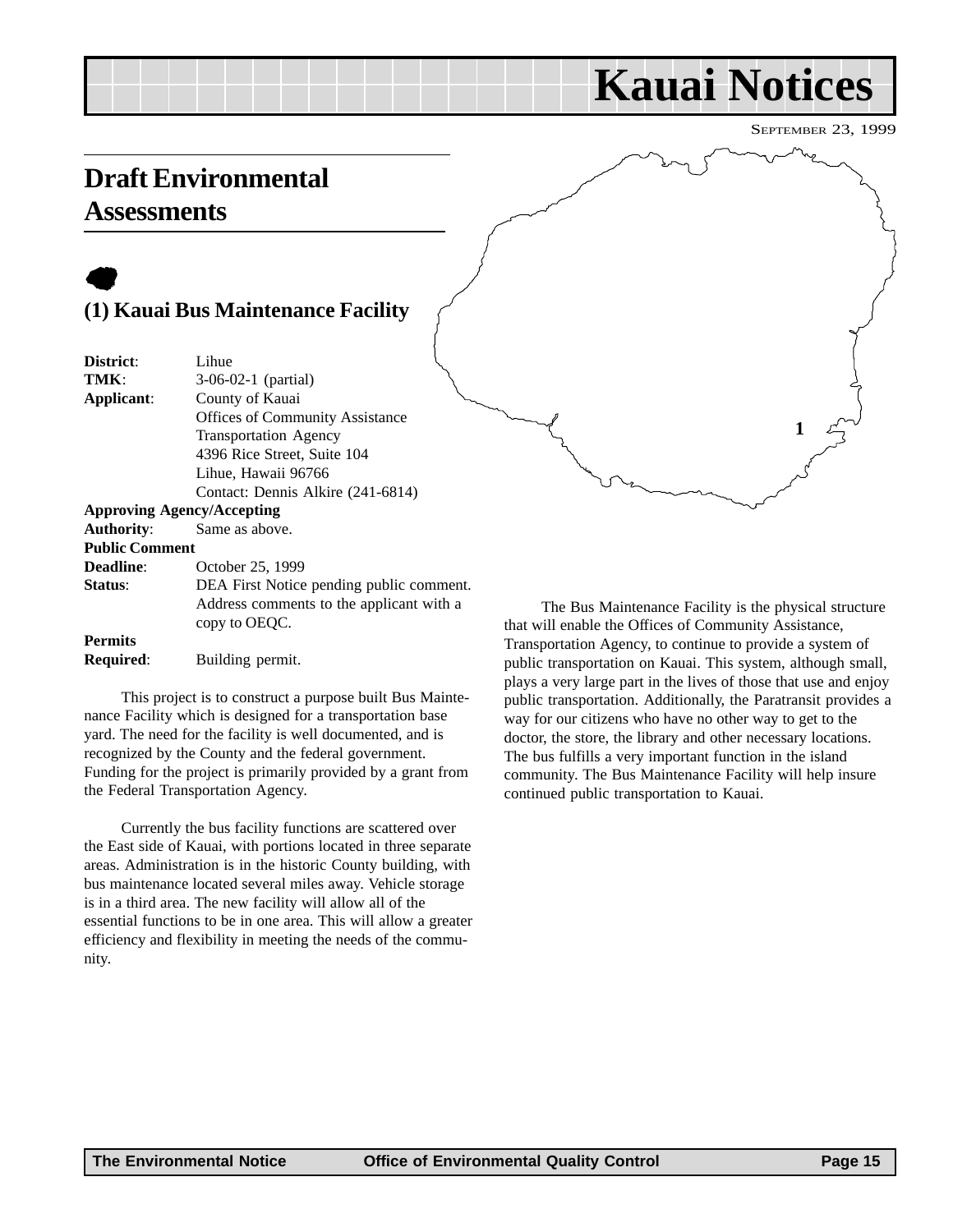# <span id="page-15-0"></span>**National Environmental Policy Act**

SEPTEMBER 23, 1999

### **Wildlife Hazard Management at Airports in Hawaii**

| District:             | Statewide                           |
|-----------------------|-------------------------------------|
| Applicant:            | <b>USDA APHIS Wildlife Services</b> |
|                       | 3375 Koapaka St., Ste. H420         |
|                       | Honolulu, HI 96819                  |
|                       | Contact: Tim J. Ohashi 9861-8576)   |
|                       | <b>Approving Agency/Accepting</b>   |
|                       | <b>Authority:</b> Same as above.    |
| <b>Public Comment</b> |                                     |
| <b>Deadline:</b>      | October 20, 1999                    |

 This environmental assessment (EA) is prepared pursuant to the National Environmental Policy Act (NEPA). The action proposed is to continue current cooperative wildlife hazard management assistance to ensure aviation safety at Hilo International Airport, Kapalua Airport, Lanai Airport, Molokai Airport, Kalaupapa Airport, Dillingham Airfield, Burns Field and Princeville in the state of Hawaii. This analysis does not include every airport in Hawaii, but

only those airports that have had wildlife hazard problems that have received some form of operational assistance from the United States Department of Agriculture, Animal and Plant Health Inspection Service, Wildlife Services (WS) when requested by the State of Hawaii, Department of Transportation, Airports Division (HDOTAIR).

This analysis does not include cooperative WS operations at Kahului Airport, Honolulu International Airport, and Lihue Airport, which were analyzed under separate environmental assessments for each airport. There are no WS operations at Keahole-Kona International Airport. The criteria for individually analyzing an airport project were the size of airport operations or the type and intensity of WS actions.

The WS program uses an Integrated Pest Management (IPM) approach in which a variety of methods may be used or recommended to prevent or reduce wildlife hazards to aviation. The objective of the WS operations at airports is to reduce wildlife through the most appropriate combination of methods, thereby protecting human lives and property through an integrated wildlife hazard management program.

# **Land Use Commission Notices**

### **Petition Filing**

### $\blacktriangleright$ **The Newton Family Proposed Family Subdivision**

The LUC has received the following request regarding a proposed district boundary amendment, pursuant to Chapter 205, HRS:

| Docket No./        | A99-729                               |
|--------------------|---------------------------------------|
| <b>Petitioner:</b> | The Newton Family Limited Partnership |
| <b>Location:</b>   | Kukuau, South Hilo, Hawaii            |
| Acreage:           | 885.40 acres                          |
| TMK:               | $2-4-08$ ; por. 33                    |
| <b>Request:</b>    | Conservation to Agricultural          |
| Date Filed:        | August 31, 1999                       |

If you would like further detailed information on this matter, please contact:

State Land Use Commission

Location Address Leiopapa A Kamehameha Building (State Office Tower) 235 S. Beretania Street, Room 406 Honolulu, Hawaii 96813

Mailing Address P.O. Box 2359 Honolulu, Hawaii 96804-2359

Phone: 587-3822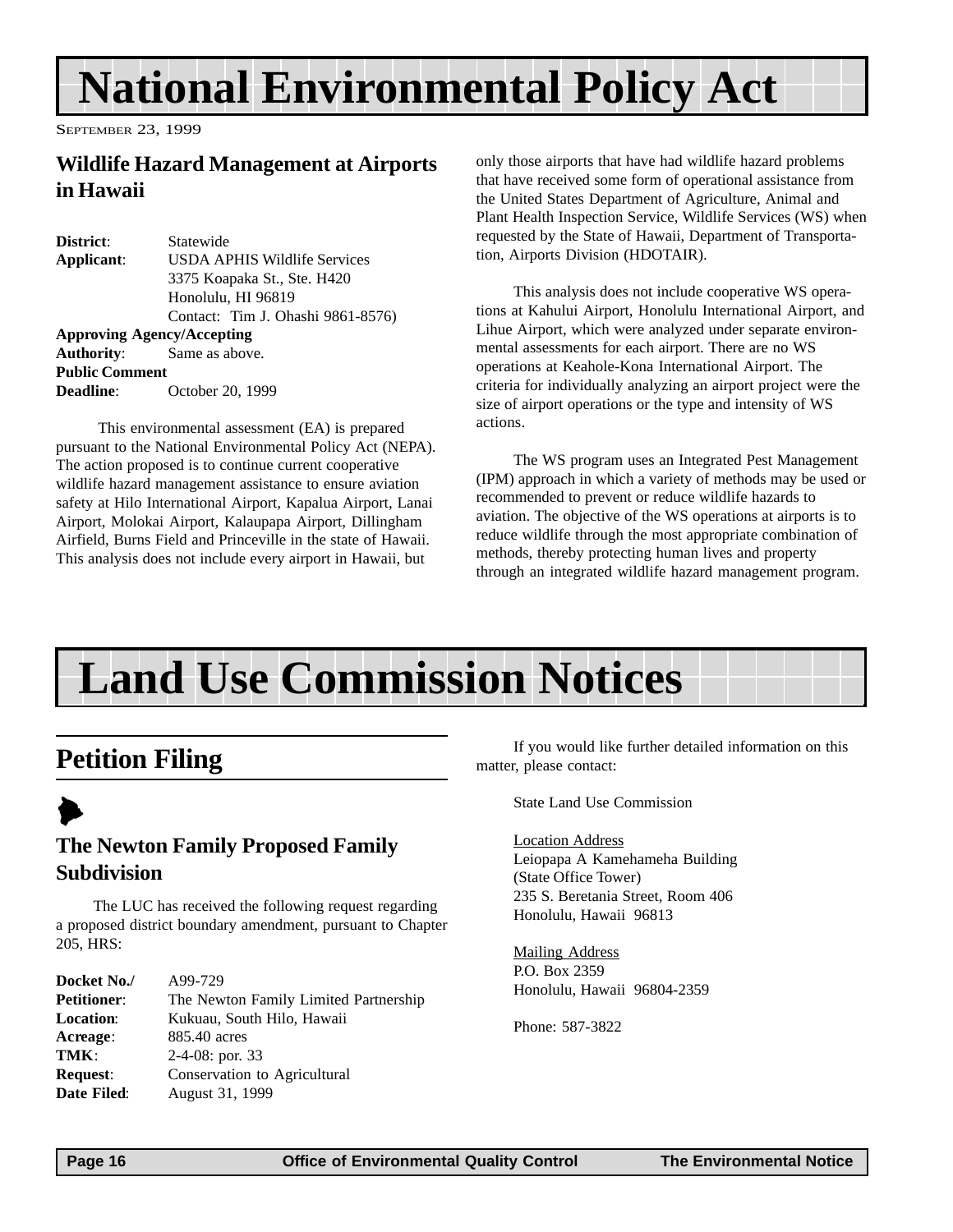<span id="page-16-0"></span>

|  | <b>Shoreline Notices</b> |  |
|--|--------------------------|--|
|  |                          |  |

### **Shoreline Certification Applications**

Pursuant to § 13 -222-12, HAR the following shoreline certification applications are available for inspection at the DLNR District Land Offices on Kauai, Hawaii and Maui and at Room 220, 1151 Punchbowl St., Honolulu, Oahu (Tel: 587-0414). All comments shall be submitted in writing to the State Land Surveyor, 1151 Punchbowl Street, Room 210, Honolulu, HI 96813 and postmarked no later than fifteen (15) calendar days from the date of the public notice of the application.

| Case<br>No. | Date<br>Received | Location                                                                                                                                      | Applicant                                                             | Tax Map<br>Key                                                  |
|-------------|------------------|-----------------------------------------------------------------------------------------------------------------------------------------------|-----------------------------------------------------------------------|-----------------------------------------------------------------|
| $HA-213$    | 09/10/99         | Lot $157-160$ (incl) (Map $26$ );<br>297 (Map 45); 2697 (Map 274)<br>and portion of Lots 11728 (Map<br>864) of Land Court Application<br>1069 | Towill, Shigeoka &<br>Associates, Inc.                                | $9 - 1 - 012$<br>and $6-9-$<br>$1 - 011: 7$<br>$to$ 3<br>(incl) |
| $OA-730$    | 09/10/99         | Lot 66, Land Court App./776 at<br>Laie, Koolualoa, Oahu, Hawaii                                                                               | Walter P. Thompson, Inc.,                                             | $5 - 5 - 011:$<br>044                                           |
| $OA - 731$  | 09/10/99         | Lot 332-B, Land Court<br>Application 323 at Pueohala,<br>Kailua, Koolaupoko, Oahu,<br>Hawaii                                                  | Walter P. Thompson, Inc.,<br>for Annette Yasso Trust                  | $4 - 3 - 019:$<br>007                                           |
| OA-732      | 09/10/99         | Lot 330, Land Court<br>Application 323 at Pueohala,<br>Kailua, Koolaupoko, Oahu,<br>Hawaii                                                    | Walter P. Thompson, Inc.,<br>for City and County of<br>Honolulu       | $4 - 3 - 016$ :<br>004                                          |
| $HA-214$    | 09/10/99         | Land Court Aw. 8455-H, AP. 2<br>To Makole At Kanakau 1 and 2,<br>South Kona Island of Hawaii                                                  | Wes Thomas Associates,<br>for John and Joanne<br>Hildinger            | $8 - 1 - 004$ :<br>019                                          |
| $HA-215$    | 09/10/99         | Parcel 16-1 Being a portion of<br>P.P. 7680. L. C. Aw. 8559-B,<br>Ap. 4 to Wm, C. Lunalilo at<br>Hehena 2nd, North Kohala,<br>Hawaii          | Wes Thomas Associates,<br>for Chandi Heffner                          | $5 - 8 - 001$ :<br>009                                          |
| $OA-733$    | 09/10/99         | Lots 4616 and 4617 at<br>Honouliuli, Ewa, Oahu Hawaii                                                                                         | Walter P. Thompson, Inc.,<br>for Ko Olina Beach Lagoon<br>Estates     | $9 - 1 - 057:$<br>$014$ and<br>015                              |
| OA-734      | 09/10/99         | Lot 177, Land Court<br>Application 1095 at Kaunala,<br>Koolauloa, Oahu, Hawaii                                                                | Walter P. Thompson, Inc.,<br>for Yolanda Cabello                      | $5 - 8 - 003$ :<br>073                                          |
| $MA-141$    | 09/10/99         | Portion of Grant 1498, Apana 2<br>to Manu, Mooloa                                                                                             | Warren S. Unemori,<br>Engineering, Inc.                               | $2 - 1 - 06:$<br>013                                            |
| KA-139      | 09/10/99         | Lot 173 and 174 of Land Court<br>Application 956 & Lot 2 of<br>Land Court Application 181                                                     | Control Point Surveying,<br>Inc., for Waiohai Resort<br>Partners, Ltd | $2 - 18 - 17$ :<br>008 & 020                                    |
| OA-735      | 09/10/99         | Koko Head Regional Park (Por.<br>Of Hanauma Bay Nature Park) at<br>Maunalua, Honolulu, Oahu,<br>Hawaii                                        | Control Point Surveying.,<br>for City and County of<br>Honolulu       | $3 - 9 - 12:$<br>Por. of<br>002                                 |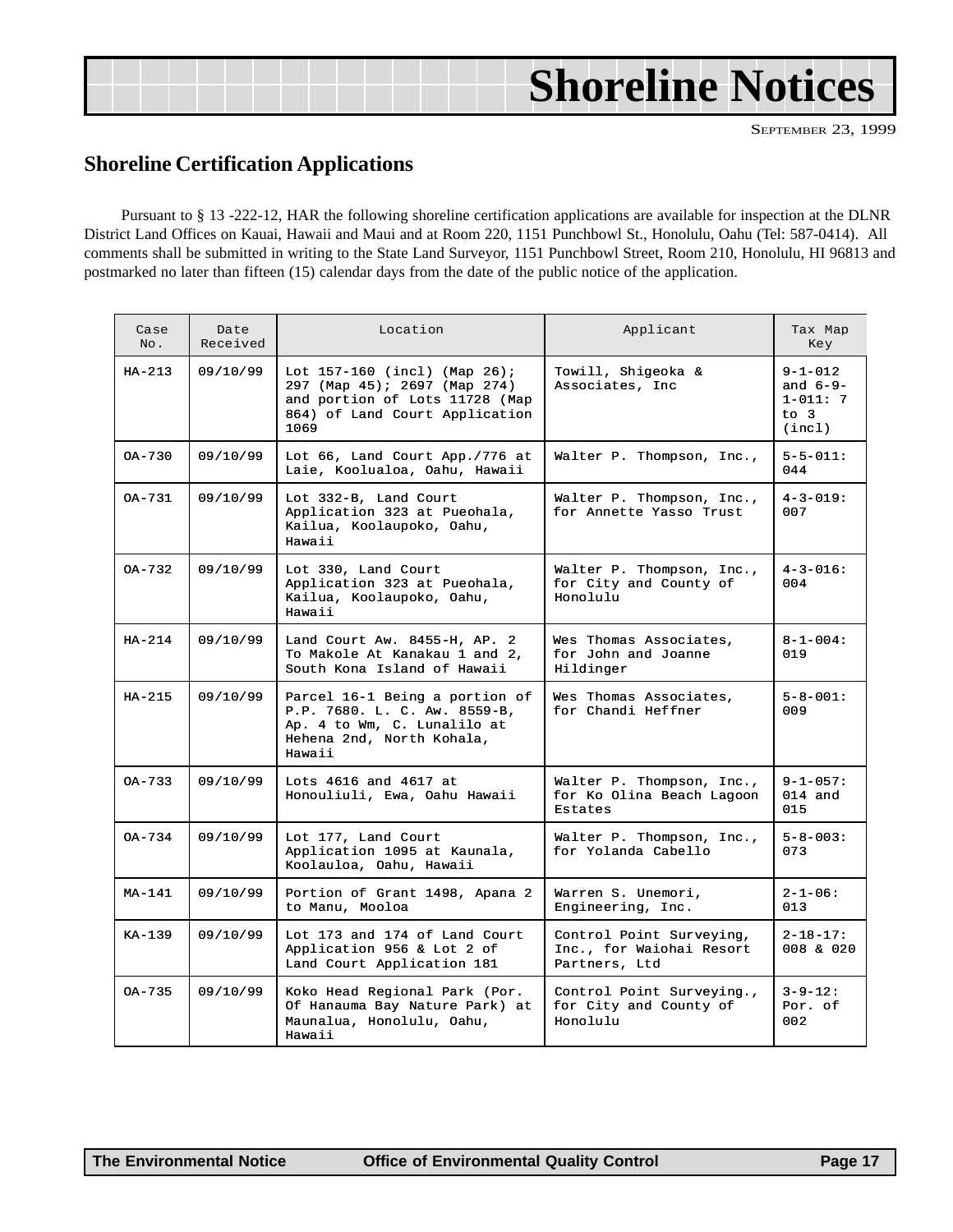# <span id="page-17-0"></span>**Shoreline Notices**

SEPTEMBER 23, 1999

### **Shoreline Certifications and Rejections**

Pursuant to §13-222-26, HAR the following shorelines have been certified or rejected by the DLNR. A person may appeal a certification or rejection to the BLNR, 1151 Punchbowl Street, Room 220, Honolulu, HI 96813, by requesting in writing a contested case hearing no later than twenty (20) calendar days from the date of public notice of certification or rejection.

| Case<br>No. | Date<br>Cert/Rej      | Location                                                                                                                   | Applicant                                                             | Tax Map<br>Key                   |
|-------------|-----------------------|----------------------------------------------------------------------------------------------------------------------------|-----------------------------------------------------------------------|----------------------------------|
| $HA - 209$  | Certified<br>09/13/99 | Liliuokalani Gardens, Waiakea,<br>South Hilo, Island of Hawaii                                                             | State of Hawaii                                                       | $2 - 1 - 03: 1$ ,<br>2, 16 & 22  |
| KA-075      | Certified<br>09/13/99 | Lot 7, Waipouli Beach Lots, Por.<br>Of RP 7373, Lcw 8559-B, Ap 42 to<br>William Lunalilo, Kapaa, Kauai                     | Caires Land<br>Surveying for Regal<br>Capital Corporation             | $4 - 3 - 09$ :<br>003            |
| $OA - 725$  | Certified<br>09/13/99 | Lot 134-D, Ld Ct App 323, Kailua,<br>Koolaupoko, Oahu, Hawaii                                                              | Dr. M. Pierre Pands                                                   | $4 - 3 - 19:$<br>049             |
| $HA - 210$  | Certified<br>09/13/99 | Por of RP 7456. Lc Aw 8559-B Ap<br>11 to William C. Lunalilo,<br>Lanihau, Nui, North Kona, Hawaii                          | Wes Thomas<br>Associates for Roger<br>& Adele McGee                   | $7 - 5 - 05:$<br>024             |
| $OA - 677$  | Certified<br>09/13/99 | Lot 11728 & 11729 as shown on map<br>846 of Ld Cy App 1069 Honouliuli,<br>Ewa, Oahu, Hawaii                                | Towill, Shigeoka and<br>Aoociates, Inc., for<br>Haseko (Ewa) Inc.     | $9 - 1 - 12$ :<br>005 and<br>006 |
| $OA - 287$  | Certified<br>09/13/99 | Lualualei Beach Park, Piliokoe<br>Bridge to Ala Hema Street,<br>Project No. 93A-07-98, Lualualei,<br>Waianae, Oahu, Hawaii | Department of<br>Transportation for<br>City and County of<br>Honolulu | $8 - 6 - 01$ :<br>Por. $007$     |

### **Barbers Point Beach Cottage Renovation**

This is a Statement of Findings and Public Explanation in compliance with Executive Order 11988, Floodplain Management, for the renovation of five existing duplex recreation cottages on Navy property at the former Naval Air Station Barbers Point. The cottages are located within a 100-year floodplain, as determined from the Flood Insurance Rate Maps issued by the Federal Emergency Management Agency. Renovations will consist of interior electrical, plumbing, fixture, floor, window and other structural feature repair or replacement. In addition, one duplex cottage will be modified to comply with the Americans With Disabilities Act, including external modification (access ramps).

The public was notified and provided opportunity to comment via notice published in the State of Hawaii, Office of Environmental Quality Control Environmental Notice on August 23, 1999*.* No comments were received on the proposed project. Alternatives to the proposed action which were considered include construction of new cottages on land at the former Air Station; construction of new cottages at another Navy site elsewhere on Oahu and; no action. After careful evaluation, Navy has determined that there are no practicable alternatives to the proposed project. Best management practices will be implemented during construction to avoid impact to or within the floodplain.

Address comments on this notice or request for a detailed copy of this decision to: Commander, PACNAVFACENGCOM, 258 Makalapa Drive, Suite 100, Pearl Harbor, HI 96860-3134, Attention PLN231JB, by October 8, 1999.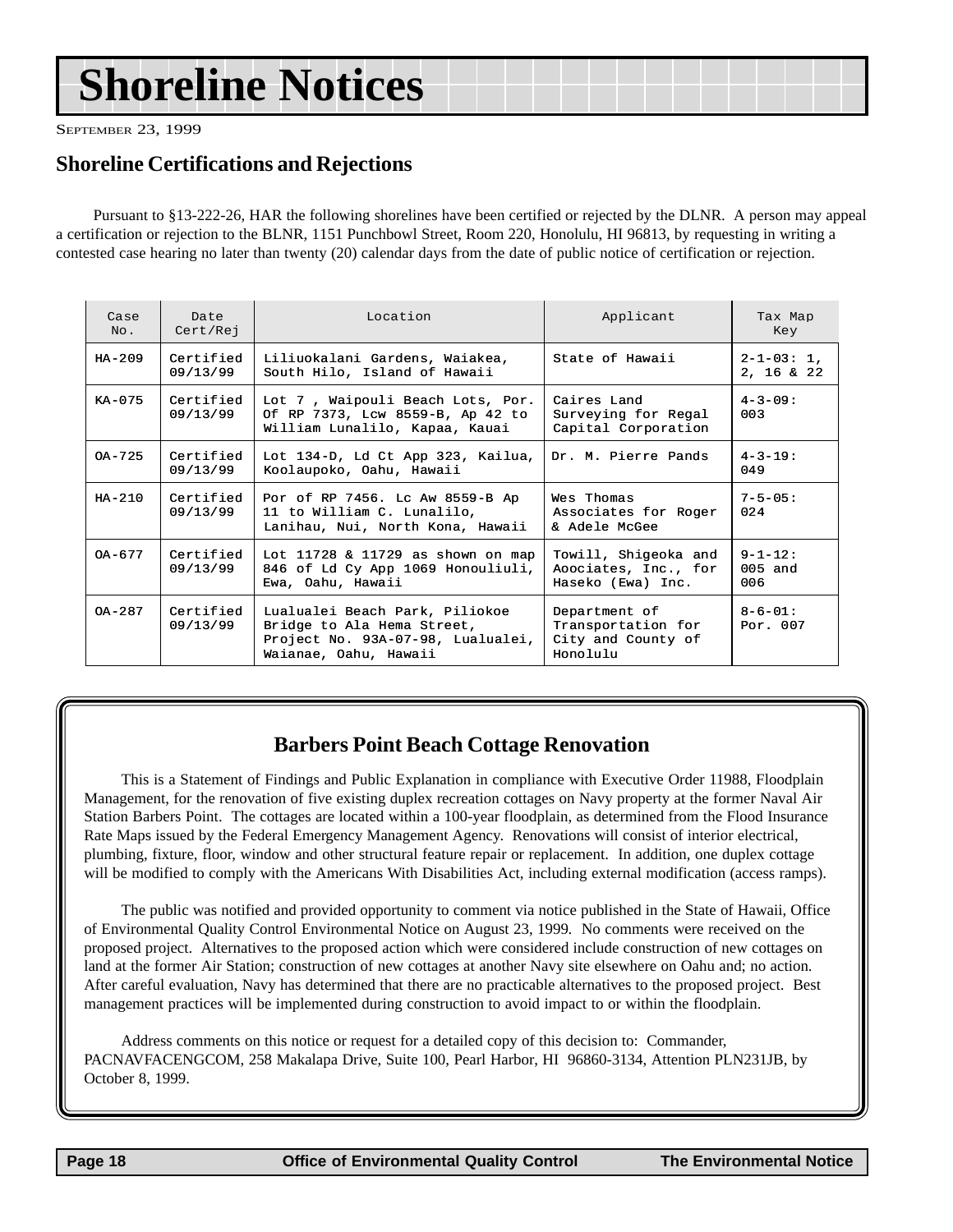<span id="page-18-0"></span>

### **Federal Consistency Reviews**

The Hawaii Coastal Zone Management (CZM) Program has received the following federal actions to review for consistency with the CZM objectives and policies in Chapter 205A, Hawaii Revised Statutes. This public notice is being provided in accordance with section 306(d)(14) of the National Coastal Zone Management Act of 1972, as amended. For more information, please call John Nakagawa with the Hawaii CZM Program at 587-2878. Federally mandated deadlines require that comments be received by the date specified for each CZM consistency review and can be mailed to:

David W. Blane, Director Office of Planning Dept. of Business, Economic Development and Tourism P.O. Box 2359 Honolulu, Hawaii 96804 Or, fax comments to the CZM Program at 587-2899.

### $\blacklozenge$ **(1) Kaupakulua Bridge Replacement, Haiku, Maui**

|                           | <b>Federal Action:</b> Department of the Army Permit   |
|---------------------------|--------------------------------------------------------|
|                           | Federal Agency: U.S. Army Corps of Engineers, 438-9258 |
| Applicant:                | County of Maui Department of Public                    |
|                           | Works and Waste Management                             |
|                           | Contact: Laura Mau, 946-2277                           |
| <b>Location:</b>          | Peahi Road                                             |
| TMK:                      | $(2nd)$ 2-7-13: 8 & 31                                 |
| Dramogod $\lambda$ ation. |                                                        |

#### **Proposed Action**:

Replace an existing one-lane bridge at Kaupakulua Stream located along Peahi Road to achieve current standards for roadway widths and load capacities. The new bridge will cross Kaupakulua Stream about 150 feet downstream of the existing bridge and will measure 35 feet wide by 44 feet long. The existing bridge will be removed, but the bridge abutments will be left in place.

**Comments Due**: October 7, 1999

## 1

### **(2) Southern Cross Cable Network Submarine Fiber Optic Cable Landing, Kahe Beach, Oahu**

**Federal Action**: Department of the Army Permit **Federal Agency**: U.S. Army Corps of Engineers, 438-9258

| Applicant:              | GTE Hawaiian Tel International Inc. |
|-------------------------|-------------------------------------|
| <b>Consultant:</b>      | R.M. Towill Corporation             |
|                         | Contact: Brian Takeda, 842-1133     |
| <b>Location:</b>        | Kahe Beach, Nanakuli, Oahu          |
| TMK:                    | $9-2-3: 2.9.11$                     |
| <b>Proposed Action:</b> |                                     |

#### Landing and installation of three submarine fiber optic cables that are part of a telecommunications cable system connecting Australia and New Zealand with Hawaii and California. The cables will be installed through submerged landing sites which will be created by directional boring of 4 inch bores beginning on land and extending about 1,300 feet from shore. Four 4-inch bores will accommodate conduits extending from the nearshore submerged sites to a terminal building on land. Because three cables will be landed, the fourth submerged landing site will be sealed and retained for future use as a spare.

SEPTEMBER 23, 1999

**Comments Due**: October 7, 1999



### **(3) New and Modified Nationwide Permits, State of Hawaii**

**Federal Action**: Direct Federal Activity

|                  | <b>Federal Agency: U.S. Army Corps of Engineers</b> |
|------------------|-----------------------------------------------------|
|                  | Contact: Ms. Lolly Silva, 438-9258                  |
| <b>Location:</b> | Non-tidal waters and wetlands of the                |
|                  | State of Hawaii                                     |
|                  |                                                     |

#### **Proposed Action**:

The Corps of Engineers is proposing to issue five new Nationwide Permits (NWP) and modify six existing NWPs to replace NWP No. 26 - Headwaters and Isolated Waters Discharges, which will expire on December 30, 1999. The proposed NWPs are activity specific and authorize certain in activities in non-tidal waters, including wetlands, that have minimal adverse effects on the aquatic environment. Also, the Corps Honolulu District has announced its regional conditions for the new and modified NWPs. Regional conditions will provide additional protection by ensuring that the NWPs authorize only those activities with minimal adverse effects.

**Comments Due**: October 7, 1999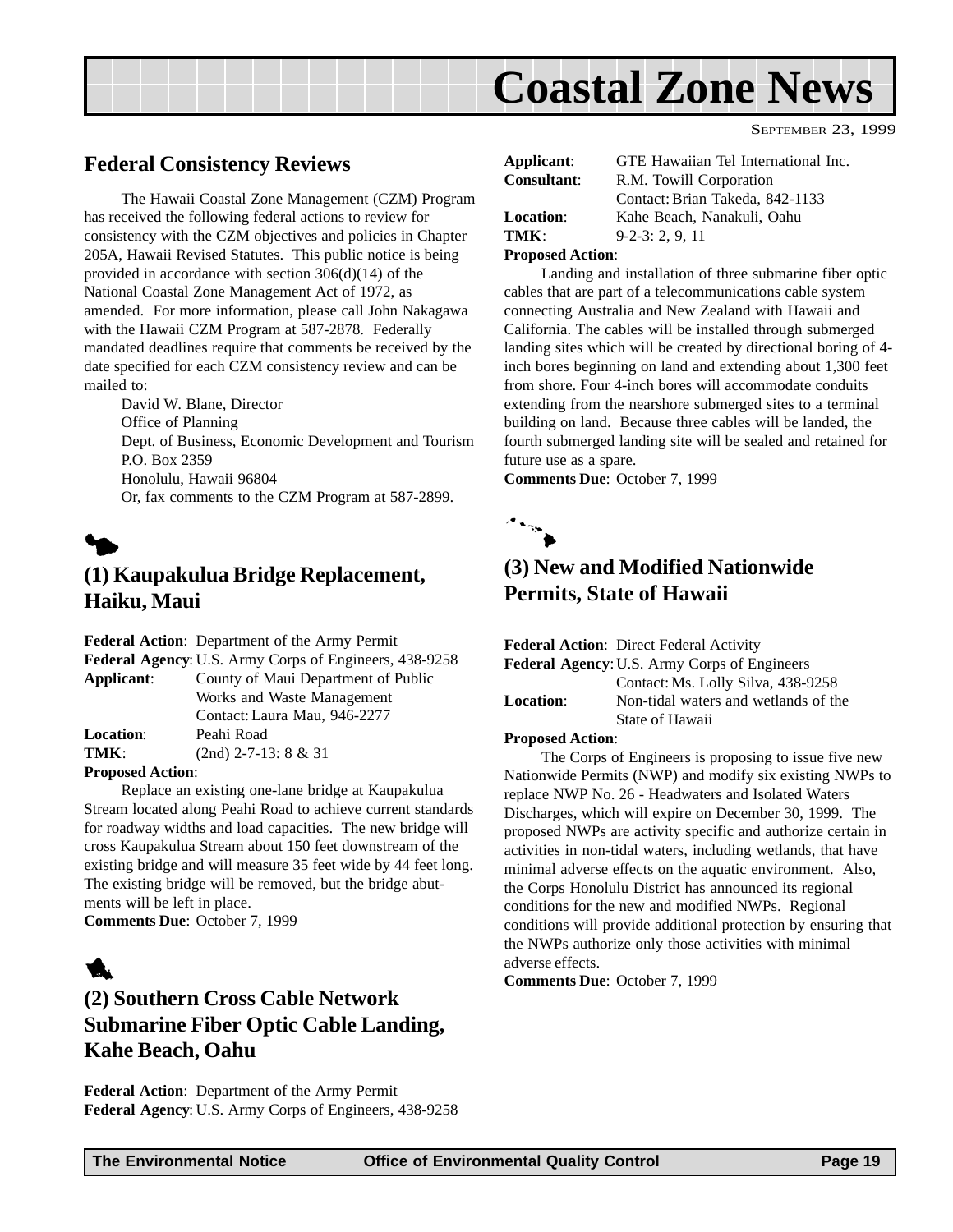# <span id="page-19-0"></span>**Federal Notices**

SEPTEMBER 23, 1999

### **Honolulu Public Hearing on EIS for Surveillance Towed Array Sensor System, Low Frequency Active (SURTASS LFA) Sonar**

The Department of the Navy has prepared and filed with the U.S. Environmental Protection Agency an EIS for the operational employment of the SURTASS LFA sonar. The U.S. Navy proposes to operate up to four SURTASS LFA sonar systems worldwide. The SURTASS LFA sonar employs long-range sound propagation to detect return echoes from objects on and under the sea. The LFA system will provide the U.S. Navy an improved detection capability in support of its national defense mission. **A public hearing will be held in Honolulu on October 14, 1999, at 7:00 P.M. at the University of Hawai'i Manoa Campus, Hawai'i Imin International Conference Center, Jefferson Hall, Keoni Room, 2600 Campus Road, Honolulu.** For more information, telephone Mr. Clayton H. Spikes at (703) 465-8404. The EIS is also available for public review at various libraries statewide (see, 64 F.R. 49783, September 14, 1999, for details).

### **New Federal Comment Deadline for Saddle Road Improvements FEIS, between Mamalahoa Highway (HI-190) and Milepost 6 near Hilo**

The U.S. Environmental Protection Agency (EPA) announced that the federal comment deadline for the final environmental impact statement (FEIS) for the Saddle Road Improvements between Mamalahoa Highway (HI-190) and Milepost 6 near Hilo (EIS No. 990303), is **OCTOBER 4, 1999**. For more information, call Bert McCauley at (303) 716-2141 (see, 64 F.R. 49183, September 10, 1999).

### **EPA Speaks on Marianas Islands Training Plan FEIS**

The U.S. Environmental Protection Agency (EPA) has reviewed the FEIS for "Marianas Islands Military Training, Implementation, Marianas Training Plan, Guam, Commonwealth of the Northern Mariana Islands, Asia, Hawai`i and Alaska (ERP No. F-USN-K11078-00)" and has expressed environmental concerns on: the effects on coral spawning from military training; the possibility of accidental introduction of Brown Tree Snake to Farallon de Medinilla (FDM).

EPA has also requested additional compensatory mitigations for biological resource impacts on FDM (see, 64 F.R. 49184, September 10, 1999).

### **Ten Maui Nui Plants Added to Endangered Species List**

The U.S. Fish and Wildlife Service (FWS) has listed ten Hawaiian plants that exist only in the Maui Nui group of islands as endangered under the Endangered Species Act. The Maui Nui group of islands includes Maui, Moloka'i, Lana'i, and Kaho'olawe. At one time, when the islands were younger and larger and the sea level was lower, these islands and the Penguin Bank were a single island called Maui Nui. The islands have been separated for 100,000 to 200,000 years. The rule will take effect **OCTOBER 4, 1999**. The ten plants include: (1) 'oha wai, *Clermontia samuelii*, on Maui with 10-18 populations and less than 400 plants; (2) haha, *Cyanea copelandi* ssp. *haleakalaensis*, on Maui with 2 populations and 235 plants; (3) haha, *Cyanea glabra*, on Maui with 2 populations and 212 plants; (4) haha, *Cyanea hamatiflora* ssp. *hamatiflora*, on Maui with 10-12 populations and 75-125 plants; (5) na'ena'e, *Dubautia plantaginea* ssp. *humilis*, on Maui with 2 populations and less than 300 plants; (6) kopa, *Hedyotis schlechtendahliana* ssp. *remyi*, on Lana'i with 3 populations and less than 6 plants; (7) kohe malamalama o Kanaloa, *Kanaloa kahoolawensis*, on Kaho'olawe with 1 population and 2 plants; (8) kamakahala, *Labordia tinifolia* var. *lanaiensis*, on Lana'i with 1 population and 300-1,000 plants; (9) kamakahala, *Labordia triflora*, on Moloka'i with 1 population and 10 plants; and, (10) alani, *Melicope munroi*, on Lana'i (and historically on Moloka'i) with 1 population and 300-500 plants. A recovery plan for all ten species will be developed and the FWS anticipates recovery actions. Primary threats to these ten plants include: alien mammals (pigs, goats, deer and rats); alien plants (strawberry guava, Christmas berry, thimbleberry, *Clidemia hirta*, *Miconia calvescens*, firetree, Hilo grass, common guava, ironwood); invertebrates (slugs and two-spotted leafhopper); substrate loss; and overcollecting/vandalism (see, 64 F.R. 48307, September 3, 1999, and News Release PIE 99- 17, FWS Pacific Islands Ecoregion).

### **Crude Oil Refineries - O'ahu**

The Foreign Trade Zones (FTZ) Board seeks public comments on an August 23, 1999, request that has been submitted to it by the State of Hawai'i, for a time extension of its authority to elect non-privileged foreign (NPF) status on crude oil used in the production of certain petrochemical